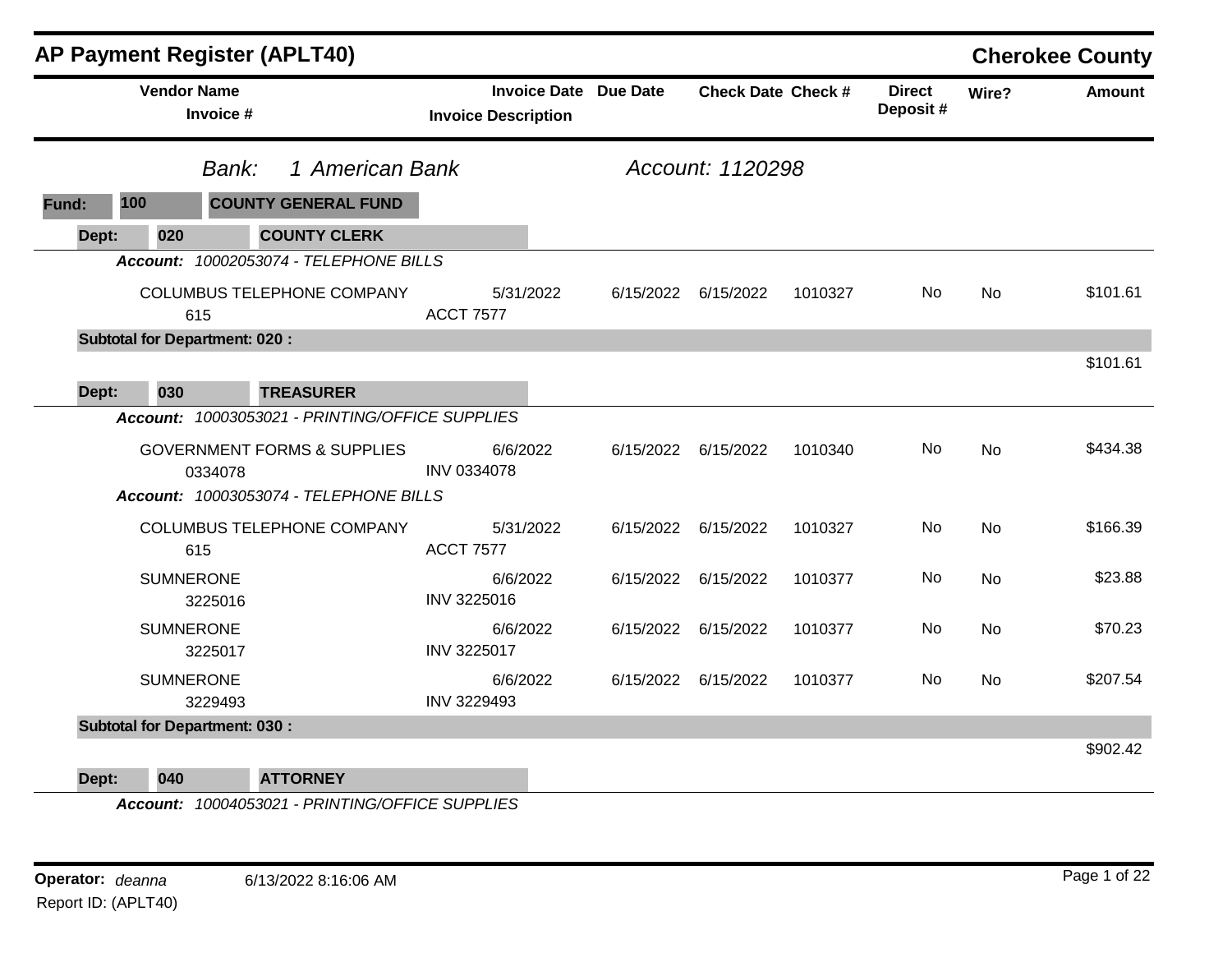| AP Payment Register (APLT40) |  |  |
|------------------------------|--|--|
|------------------------------|--|--|

## **Cherokee County**

| <b>Vendor Name</b><br>Invoice #                      | <b>Invoice Date Due Date</b><br><b>Invoice Description</b> |                     | <b>Check Date Check #</b> |         | <b>Direct</b><br>Deposit# | Wire?     | <b>Amount</b> |
|------------------------------------------------------|------------------------------------------------------------|---------------------|---------------------------|---------|---------------------------|-----------|---------------|
| THOMSON REUTERS - WEST<br>846282902                  | 6/6/2022<br>INV 846282902                                  |                     | 6/15/2022 6/15/2022       | 1010379 | No                        | <b>No</b> | \$310.79      |
| <b>XEROX FINANCIAL SERVICES</b><br>3228876           | 6/6/2022<br>INV 3228876                                    | 6/15/2022 6/15/2022 |                           | 1010383 | No                        | <b>No</b> | \$325.90      |
| THOMSON REUTERS - WEST<br>846445050                  | 6/6/2022<br>INV 846445050                                  | 6/15/2022 6/15/2022 |                           | 1010379 | No.                       | No.       | \$310.79      |
| Account: 10004053074 - TELEPHONE BILLS               |                                                            |                     |                           |         |                           |           |               |
| COLUMBUS TELEPHONE COMPANY<br>615                    | 5/31/2022<br><b>ACCT 7577</b>                              | 6/15/2022           | 6/15/2022                 | 1010327 | No.                       | <b>No</b> | \$198.67      |
| Account: 10004053089 - OTHER CONTRACTUAL             |                                                            |                     |                           |         |                           |           |               |
| <b>VERIZON WIRELESS</b><br>9906637601                | 6/6/2022<br>INV 9906637601                                 | 6/15/2022           | 6/15/2022                 | 1010382 | No.                       | <b>No</b> | \$80.02       |
| <b>Subtotal for Department: 040:</b>                 |                                                            |                     |                           |         |                           |           |               |
|                                                      |                                                            |                     |                           |         |                           |           | \$1,226.17    |
| <b>REGISTER OF DEEDS</b><br>Dept:<br>050             |                                                            |                     |                           |         |                           |           |               |
| Account: 10005053074 - UTILITIES/TELEPHONE BILLS     |                                                            |                     |                           |         |                           |           |               |
| COLUMBUS TELEPHONE COMPANY<br>615                    | 5/31/2022<br><b>ACCT 7577</b>                              | 6/15/2022           | 6/15/2022                 | 1010327 | No.                       | <b>No</b> | \$100.41      |
| <b>Subtotal for Department: 050:</b>                 |                                                            |                     |                           |         |                           |           |               |
|                                                      |                                                            |                     |                           |         |                           |           | \$100.41      |
| 060<br><b>SHERIFF &amp; JAIL</b><br>Dept:            |                                                            |                     |                           |         |                           |           |               |
| Account: 10006053021 - PRINTING/OFFICE SUPPLIES      |                                                            |                     |                           |         |                           |           |               |
| QUILL CORPORATION<br>25194734                        | 5/31/2022<br>INV 25194734                                  | 6/15/2022           | 6/15/2022                 | 1010369 | No.                       | <b>No</b> | \$38.95       |
| Account: 10006053022 - EMPLOYEE UNIFORMS/ACCESSORIES |                                                            |                     |                           |         |                           |           |               |
| SOUTHERN UNIFORM & TACTICAL<br>134167                | 5/31/2022<br><b>INV 134167</b>                             | 6/15/2022           | 6/15/2022                 | 1010374 | No.                       | <b>No</b> | \$101.98      |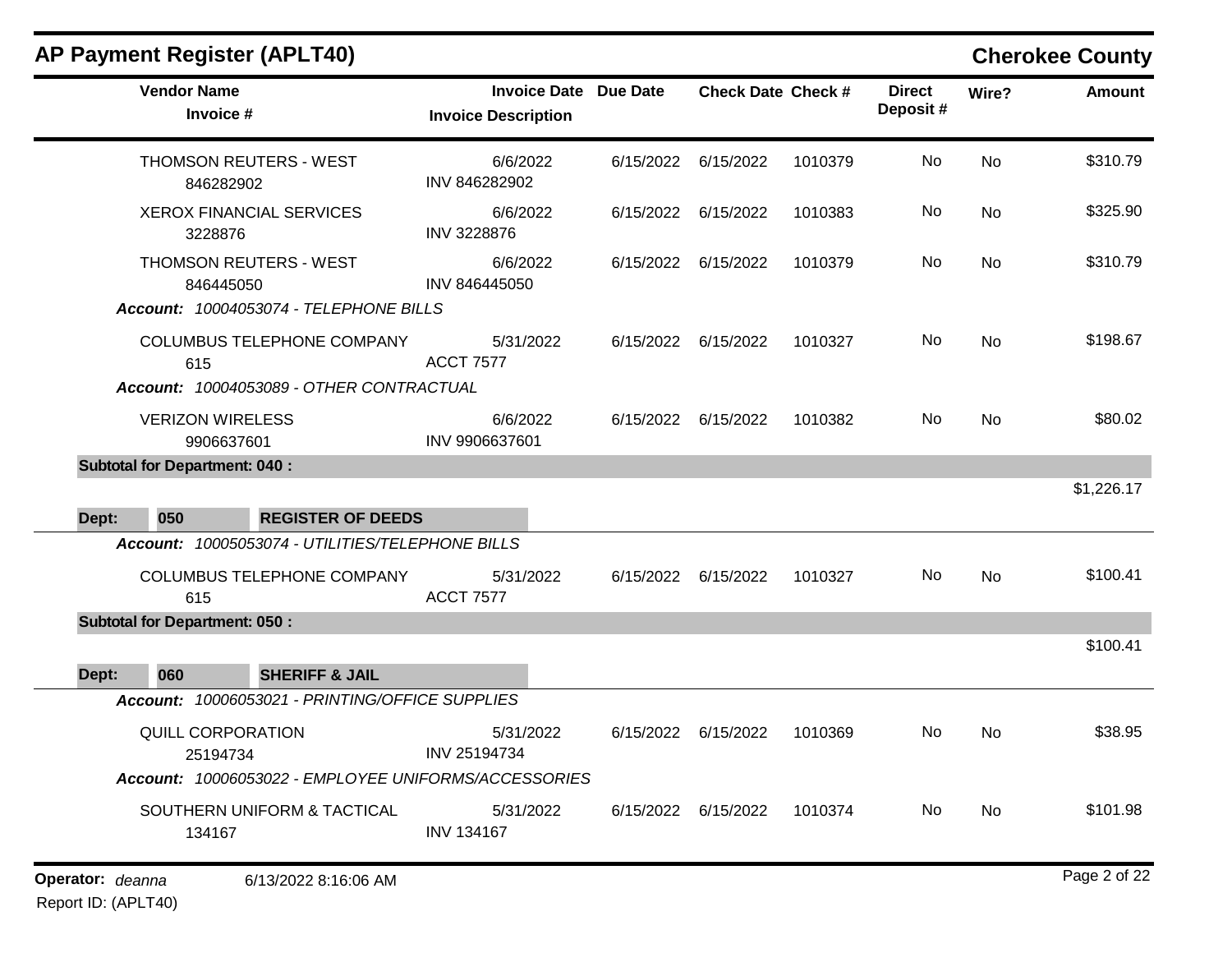| <b>Vendor Name</b><br>Invoice #              | <b>Invoice Date Due Date</b><br><b>Invoice Description</b> | <b>Check Date Check #</b> |         | <b>Direct</b><br>Deposit# | Wire?     | <b>Amount</b> |
|----------------------------------------------|------------------------------------------------------------|---------------------------|---------|---------------------------|-----------|---------------|
| SOUTHERN UNIFORM & TACTICAL<br>134201        | 5/31/2022<br><b>INV 134201</b>                             | 6/15/2022 6/15/2022       | 1010374 | No.                       | <b>No</b> | \$150.47      |
| SOUTHERN UNIFORM & TACTICAL<br>134202        | 5/31/2022<br><b>INV 134202</b>                             | 6/15/2022 6/15/2022       | 1010374 | No.                       | <b>No</b> | \$345.43      |
| SOUTHERN UNIFORM & TACTICAL<br>134100        | 5/31/2022<br><b>INV 134100</b>                             | 6/15/2022 6/15/2022       | 1010374 | No.                       | <b>No</b> | \$121.98      |
| SOUTHERN UNIFORM & TACTICAL<br>132428        | 5/31/2022<br><b>INV 134248</b>                             | 6/15/2022 6/15/2022       | 1010374 | No.                       | <b>No</b> | \$101.98      |
| SIRCHIE FINGER PRINT LABORATORIES<br>0544935 | 5/31/2022<br>INV 0544935                                   | 6/15/2022 6/15/2022       | 1010372 | No.                       | No.       | \$112.45      |
| Account: 10006053025 - PARTS/VEHICLE REPAIRS |                                                            |                           |         |                           |           |               |
| POMP'S TIRE SERVICE INC<br>1220027999        | 6/2/2022<br>INV 1220027999                                 | 6/15/2022 6/15/2022       | 1010366 | No.                       | <b>No</b> | \$786.54      |
| MIKE CARPINO FORD MERCURY INC<br>114666      | 3/11/2022<br><b>INV 114666</b>                             | 3/23/2022 6/15/2022       | 1010360 | No                        | No        | $(\$400.00)$  |
| MIKE CARPINO FORD MERCURY INC<br>114844      | 5/31/2022<br><b>INV 114844</b>                             | 6/15/2022 6/15/2022       | 1010360 | No                        | No        | \$1,726.94    |
| MIKE CARPINO FORD MERCURY INC<br>114856      | 6/2/2022<br><b>INV 114856</b>                              | 6/15/2022 6/15/2022       | 1010360 | No.                       | <b>No</b> | \$340.23      |
| MIKE CARPINO FORD MERCURY INC<br>114864      | 6/6/2022<br><b>INV 114864</b>                              | 6/15/2022 6/15/2022       | 1010360 | No.                       | <b>No</b> | \$107.06      |
| NATALINIS AUTOMOTIVE<br>807407               | 6/6/2022<br><b>INV 807407, CREDIT</b>                      | 6/15/2022 6/15/2022       | 1010362 | No                        | No        | (\$84.99)     |
| NATALINIS AUTOMOTIVE<br>806888               | 5/31/2022<br><b>INV 806888</b>                             | 6/15/2022 6/15/2022       | 1010362 | No                        | No        | \$124.28      |
| Account: 10006053028 - COMPUTER SUPPLIES     |                                                            |                           |         |                           |           |               |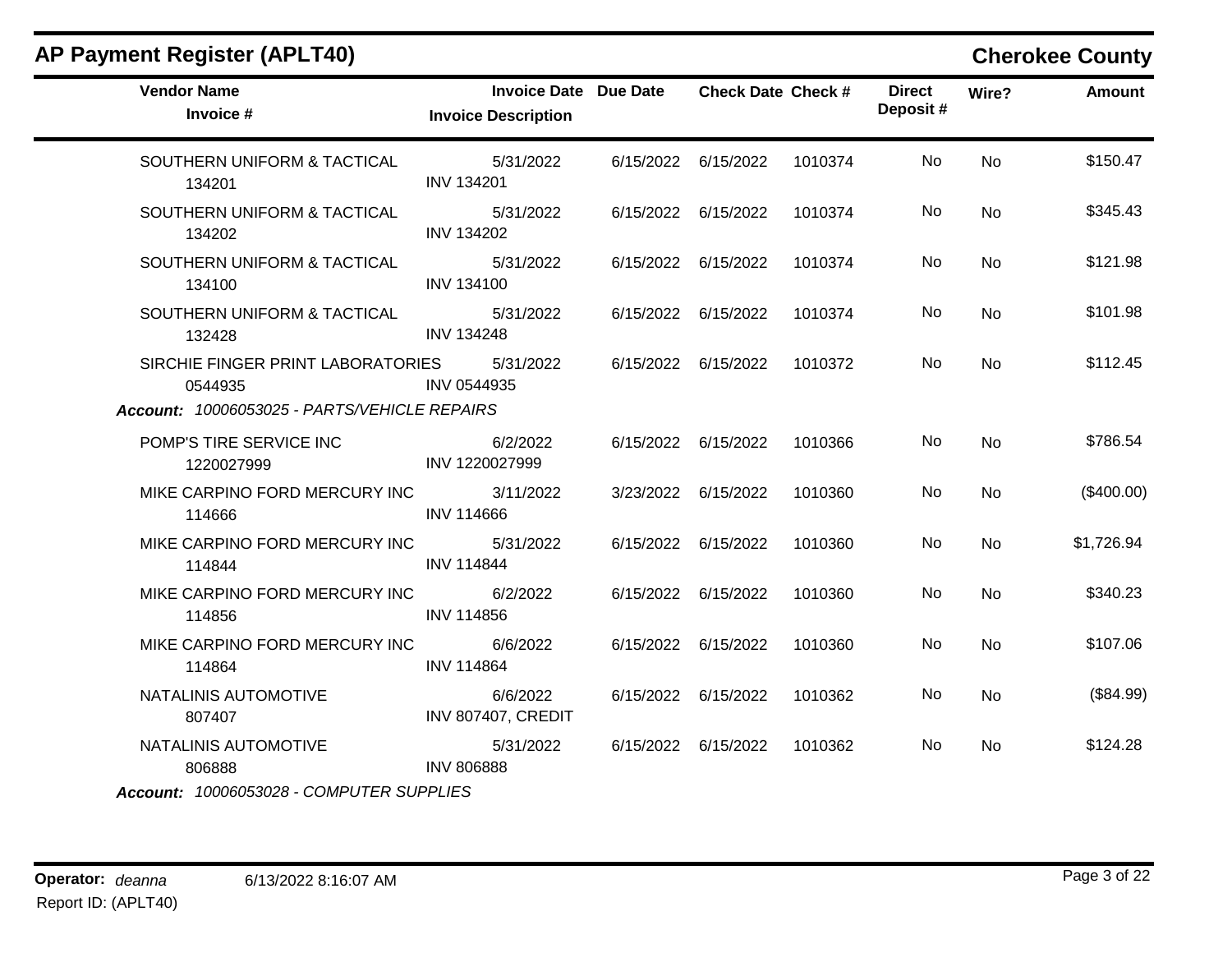| <b>Vendor Name</b><br>Invoice #                                                            | <b>Invoice Date Due Date</b><br><b>Invoice Description</b> | <b>Check Date Check #</b> |         | <b>Direct</b><br>Deposit# | Wire?     | <b>Amount</b> |
|--------------------------------------------------------------------------------------------|------------------------------------------------------------|---------------------------|---------|---------------------------|-----------|---------------|
| BROOKS-JEFFREY MARKETING, INC<br>205607                                                    | 5/31/2022<br><b>INV 205607</b>                             | 6/15/2022 6/15/2022       | 1010317 | No.                       | <b>No</b> | \$460.00      |
| BROOKS-JEFFREY MARKETING, INC<br>31158                                                     | 5/31/2022<br><b>UBC 31158</b>                              | 6/15/2022 6/15/2022       | 1010317 | No                        | <b>No</b> | \$325.00      |
| BROOKS-JEFFREY MARKETING, INC<br>205608<br>Account: 10006053040 - JANITORIAL SUPPLIES      | 5/31/2022<br><b>INV 205608</b>                             | 6/15/2022 6/15/2022       | 1010317 | No.                       | No        | \$46.54       |
| HENRY KRAFT INC<br>422338                                                                  | 5/31/2022<br><b>INV 422338</b>                             | 6/15/2022 6/15/2022       | 1010342 | No.                       | No        | \$70.00       |
| <b>HENRY KRAFT INC</b><br>422502<br>Account: 10006053072 - GAS, ELECTRIC, WATER            | 5/31/2022<br><b>INV 422502</b>                             | 6/15/2022 6/15/2022       | 1010342 | No                        | <b>No</b> | \$1,013.91    |
| <b>LIBERTY UTILITIES</b><br>615<br>Account: 10006053074 - TELEPHONE BILLS                  | 5/31/2022<br>ACCT 643108-13-7                              | 6/15/2022 6/15/2022       | 1010353 | No.                       | No        | \$4,087.95    |
| COLUMBUS TELEPHONE COMPANY<br>615 SH<br>Account: 10006053080 - MAINTENANCE/BLDGS & GROUNDS | 5/31/2022<br>ACCT 2963                                     | 6/15/2022 6/15/2022       | 1010327 | No.                       | <b>No</b> | \$1,486.97    |
| <b>CINTAS FIRE PROTECTION</b><br>74582702                                                  | 5/31/2022<br>INV 74582702                                  | 6/15/2022 6/15/2022       | 1010324 | No.                       | <b>No</b> | \$579.31      |
| <b>B.E.S.T. PLUMBING &amp; HEATING INC</b><br>1248                                         | 5/31/2022<br><b>INV 1248</b>                               | 6/15/2022 6/15/2022       | 1010315 | No.                       | <b>No</b> | \$627.78      |
| RJ KOOL COMPANY - KANSAS CITY<br>00939271<br>Account: 10006053094 - VEHICLES               | 5/31/2022<br>INV 00939271                                  | 6/15/2022 6/15/2022       | 1010370 | No.                       | <b>No</b> | \$489.74      |
| KANSAS HIGHWAY PATROL CAR FUND<br>615                                                      | 5/31/2022<br>2 DODGE DURANGOS                              | 6/15/2022 6/15/2022       | 1010348 | No.                       | <b>No</b> | \$59,200.00   |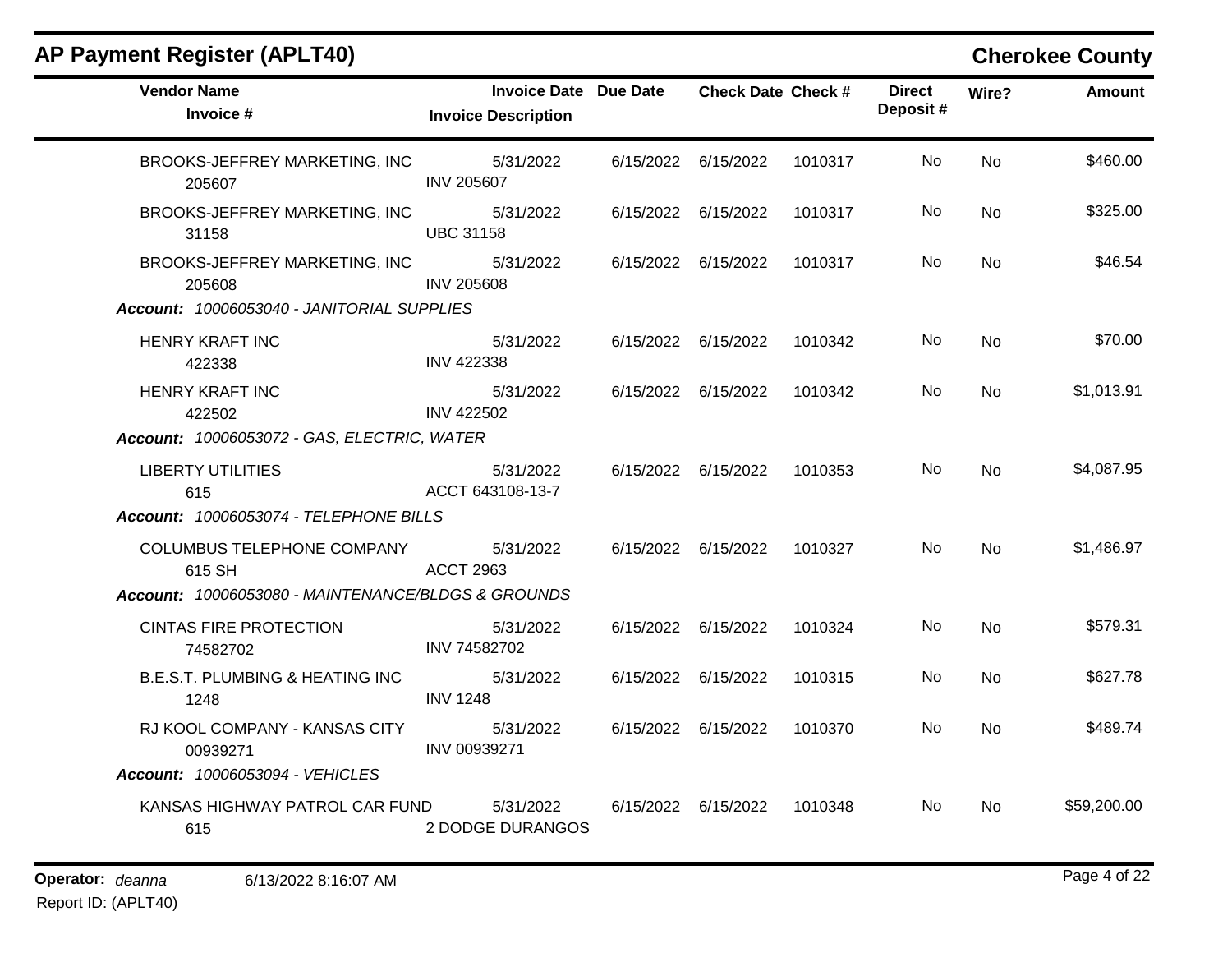| <b>AP Payment Register (APLT40)</b>             |                     |                                                            |           |                           |         |                           |           | <b>Cherokee County</b> |
|-------------------------------------------------|---------------------|------------------------------------------------------------|-----------|---------------------------|---------|---------------------------|-----------|------------------------|
| <b>Vendor Name</b><br>Invoice #                 |                     | <b>Invoice Date Due Date</b><br><b>Invoice Description</b> |           | <b>Check Date Check #</b> |         | <b>Direct</b><br>Deposit# | Wire?     | <b>Amount</b>          |
| Account: 10006053732 - INMATE FOOD              |                     |                                                            |           |                           |         |                           |           |                        |
| CONSOLIDATED CORRECTIONAL FOOD SE<br>19051822   |                     | 5/31/2022<br>INV 19051822                                  | 6/15/2022 | 6/15/2022                 | 1010328 | No                        | <b>No</b> | \$11,418.86            |
| Account: 10006053786 - INMATE MEDICAL           |                     |                                                            |           |                           |         |                           |           |                        |
| DIRECT BENEFIT SOLUTIONS<br>2022-270            | <b>INV 2022-270</b> | 5/31/2022                                                  | 6/15/2022 | 6/15/2022                 | 1010333 | No                        | <b>No</b> | \$1,040.94             |
| EVAN'S HEALTH MART DRUG<br>615                  |                     | 6/6/2022<br><b>INMATE MEDICINE</b>                         | 6/15/2022 | 6/15/2022                 | 1010337 | No.                       | No        | \$534.73               |
| <b>Subtotal for Department: 060:</b>            |                     |                                                            |           |                           |         |                           |           |                        |
|                                                 |                     |                                                            |           |                           |         |                           |           | \$84,955.03            |
| 070<br><b>DISTRICT COURT</b><br>Dept:           |                     |                                                            |           |                           |         |                           |           |                        |
| Account: 10007053021 - PRINTING/OFFICE SUPPLIES |                     |                                                            |           |                           |         |                           |           |                        |
| LEGAL DIRECTORIES PUBLISHING<br>0366487         |                     | 6/6/2022<br>ORDER 0366487                                  | 6/15/2022 | 6/15/2022                 | 1010352 | No                        | <b>No</b> | \$177.75               |
| ETTINGER'S OFFICE SUPPLY<br>5468271             |                     | 6/6/2022<br>INV 545809-0, 546827-1                         | 6/15/2022 | 6/15/2022                 | 1010336 | No.                       | <b>No</b> | \$1,161.59             |
| Account: 10007053028 - COMPUTER SUPPLIES        |                     |                                                            |           |                           |         |                           |           |                        |
| ADVANTAGE COMPUTER ENTERPRISES IN<br>90395      | <b>INV 90395</b>    | 6/6/2022                                                   |           | 6/15/2022 6/15/2022       | 1010311 | No                        | <b>No</b> | \$2,447.00             |
| Account: 10007053029 - MISC SUPPLIES            |                     |                                                            |           |                           |         |                           |           |                        |
| <b>CULLIGAN OF JOPLIN</b><br>214428             | <b>INV 214428</b>   | 6/6/2022                                                   | 6/15/2022 | 6/15/2022                 | 1010331 | No                        | No        | \$21.50                |
| <b>CULLIGAN OF JOPLIN</b><br>213721             | <b>INV 213721</b>   | 6/6/2022                                                   | 6/15/2022 | 6/15/2022                 | 1010331 | No                        | <b>No</b> | \$57.40                |
| Account: 10007053074 - TELEPHONE BILLS          |                     |                                                            |           |                           |         |                           |           |                        |
| COLUMBUS TELEPHONE COMPANY<br>615               | <b>ACCT 7577</b>    | 5/31/2022                                                  | 6/15/2022 | 6/15/2022                 | 1010327 | No.                       | No.       | \$620.23               |
|                                                 |                     |                                                            |           |                           |         |                           |           |                        |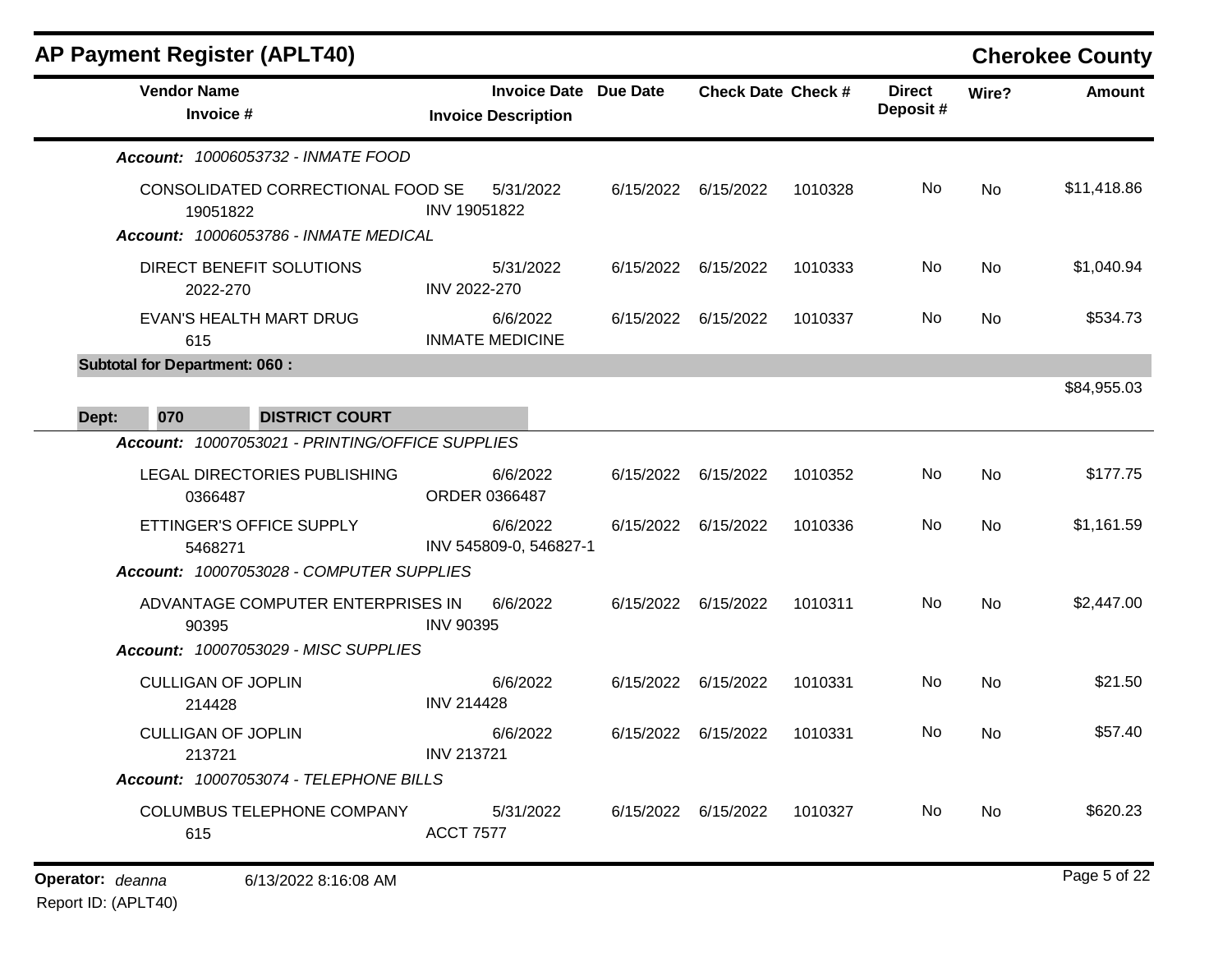|       |                                      | <b>AP Payment Register (APLT40)</b>             |                             |                       |           |                           |         |                           |           | <b>Cherokee County</b> |
|-------|--------------------------------------|-------------------------------------------------|-----------------------------|-----------------------|-----------|---------------------------|---------|---------------------------|-----------|------------------------|
|       | <b>Vendor Name</b><br>Invoice #      |                                                 | <b>Invoice Description</b>  | Invoice Date Due Date |           | <b>Check Date Check #</b> |         | <b>Direct</b><br>Deposit# | Wire?     | <b>Amount</b>          |
|       |                                      | Account: 10007053076 - PROFESSIONAL SERVICES    |                             |                       |           |                           |         |                           |           |                        |
|       | <b>CARLOS ANGELES</b><br>615         |                                                 | <b>TRANSLATION SERVICES</b> | 6/6/2022              |           | 6/15/2022 6/15/2022       | 1010319 | No                        | <b>No</b> | \$70.00                |
|       | <b>LADELL F TURLEY CSR</b><br>615    |                                                 | <b>TRANSCRIPT</b>           | 6/6/2022              |           | 6/15/2022 6/15/2022       | 1010351 | No                        | <b>No</b> | \$80.00                |
|       | 615                                  | MIAMI COUNTY ATTORNEY'S OFFICE                  | CASE 2022-CT-000048         | 6/6/2022              |           | 6/15/2022 6/15/2022       | 1010357 | No.                       | No        | \$50.00                |
|       | <b>Subtotal for Department: 070:</b> |                                                 |                             |                       |           |                           |         |                           |           | \$4,685.47             |
| Dept: | 080                                  | <b>COURTHOUSE</b>                               |                             |                       |           |                           |         |                           |           |                        |
|       |                                      | Account: 10008053021 - PRINTING/OFFICE SUPPLIES |                             |                       |           |                           |         |                           |           |                        |
|       | 315347                               | <b>SUMMIT MAILING &amp; SHIPPING</b>            | <b>INV 315347</b>           | 5/31/2022             |           | 6/15/2022 6/15/2022       | 1010376 | No                        | <b>No</b> | \$240.09               |
|       |                                      | Account: 10008053040 - JANITORIAL SUPPLIES      |                             |                       |           |                           |         |                           |           |                        |
|       | <b>HENRY KRAFT INC</b><br>421728-1   |                                                 | INV 421728-1                | 5/31/2022             |           | 6/15/2022 6/15/2022       | 1010342 | No                        | No        | \$104.99               |
|       | <b>CINTAS CORP</b><br>4120252834     |                                                 | INV 4120252834              | 5/31/2022             | 6/15/2022 | 6/15/2022                 | 1010323 | No                        | <b>No</b> | \$85.00                |
|       | <b>HENRY KRAFT INC</b><br>422097     |                                                 | <b>INV 422097</b>           | 5/31/2022             | 6/15/2022 | 6/15/2022                 | 1010342 | No                        | <b>No</b> | \$181.67               |
|       | <b>HENRY KRAFT INC</b><br>422353     |                                                 | <b>INV 422353</b>           | 5/31/2022             | 6/15/2022 | 6/15/2022                 | 1010342 | No                        | No        | \$112.07               |
|       | <b>HENRY KRAFT INC</b><br>422540     |                                                 | <b>INV 422540</b>           | 5/31/2022             | 6/15/2022 | 6/15/2022                 | 1010342 | No                        | <b>No</b> | \$111.34               |
|       | <b>CINTAS #459</b><br>4118873855     |                                                 | INV 4118873855              | 5/31/2022             |           | 6/15/2022 6/15/2022       | 1010322 | No                        | <b>No</b> | \$83.56                |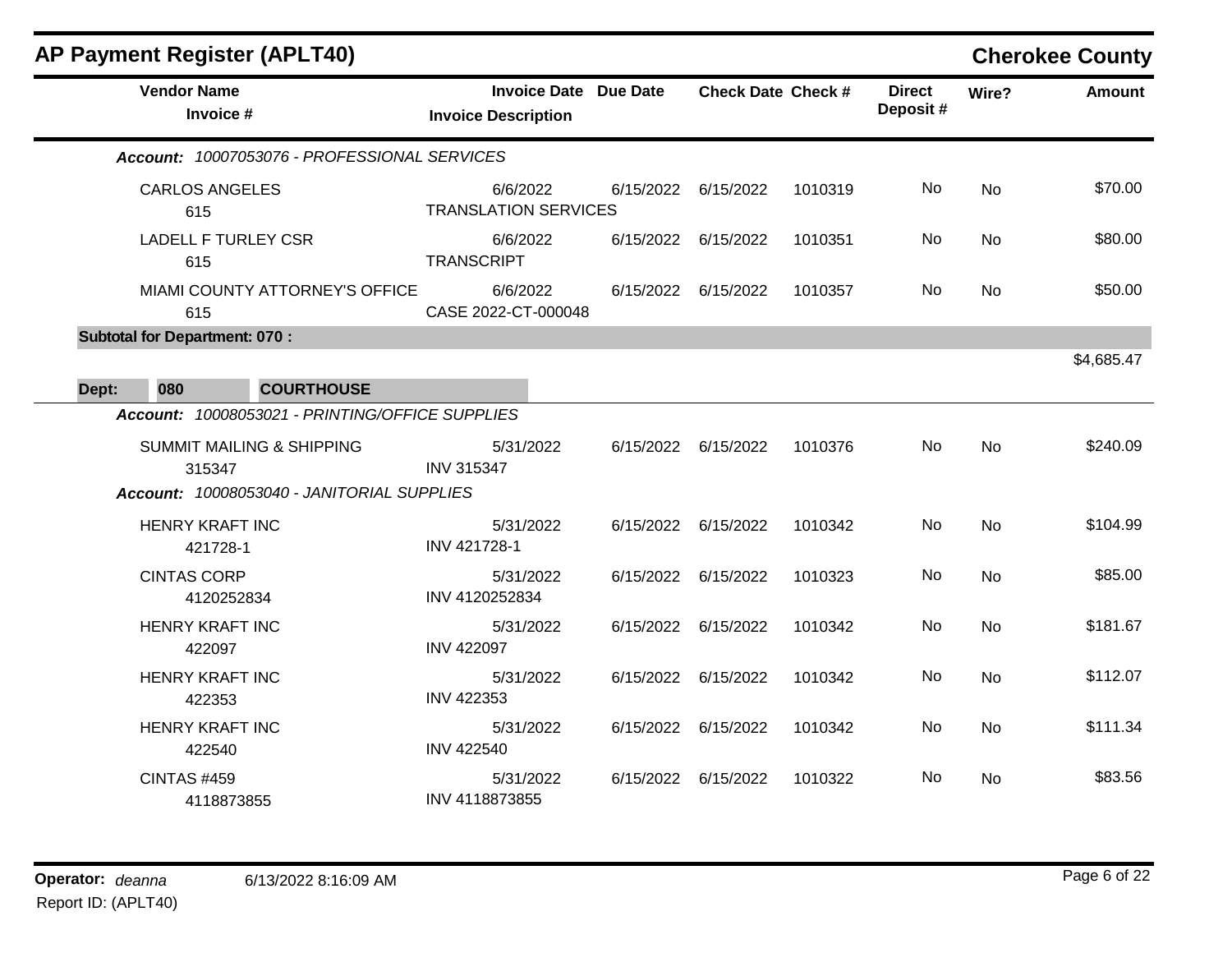| <b>Vendor Name</b><br>Invoice #                    | Invoice Date Due Date<br><b>Invoice Description</b> |                     | <b>Check Date Check #</b> |         | <b>Direct</b><br>Deposit# | Wire?     | <b>Amount</b> |
|----------------------------------------------------|-----------------------------------------------------|---------------------|---------------------------|---------|---------------------------|-----------|---------------|
| <b>HENRY KRAFT INC</b><br>422361                   | 5/31/2022<br><b>INV 422361</b>                      |                     | 6/15/2022 6/15/2022       | 1010342 | No.                       | <b>No</b> | \$293.58      |
| TRUE VALUE COLUMBUS<br>A469227                     | 5/31/2022<br><b>TRANS A469227</b>                   |                     | 6/15/2022 6/15/2022       | 1010380 | No                        | <b>No</b> | \$23.58       |
| TRUE VALUE COLUMBUS<br>A469261                     | 5/31/2022<br><b>TRANS A469261</b>                   |                     | 6/15/2022 6/15/2022       | 1010380 | No                        | <b>No</b> | \$2.19        |
| TRUE VALUE COLUMBUS<br>A469736                     | 5/31/2022<br><b>TRANS A469736</b>                   |                     | 6/15/2022 6/15/2022       | 1010380 | No.                       | No.       | \$83.69       |
| TRUE VALUE COLUMBUS<br>A468670                     | 5/31/2022<br><b>TRANS A468670</b>                   |                     | 6/15/2022 6/15/2022       | 1010380 | No                        | <b>No</b> | \$109.95      |
| <b>CINTAS #459</b><br>4119562536                   | 5/31/2022<br>INV 4119562536                         |                     | 6/15/2022 6/15/2022       | 1010322 | No.                       | <b>No</b> | \$85.00       |
| NATALINIS AUTOMOTIVE<br>806322                     | 5/31/2022<br><b>INV 806322</b>                      | 6/15/2022 6/15/2022 |                           | 1010362 | No                        | <b>No</b> | \$77.99       |
| Account: 10008053042 - BREAKROOM SUPPLIES          |                                                     |                     |                           |         |                           |           |               |
| <b>CULLIGAN OF JOPLIN</b><br>214623                | 6/1/2022<br><b>INV 214623</b>                       |                     | 6/15/2022 6/15/2022       | 1010331 | No.                       | <b>No</b> | \$8.50        |
| <b>CULLIGAN OF JOPLIN</b><br>213765                | 5/31/2022<br><b>INV 213765</b>                      |                     | 6/15/2022 6/15/2022       | 1010331 | No.                       | <b>No</b> | \$20.40       |
| Account: 10008053074 - UTILITIES/TELEPHONE BILLS   |                                                     |                     |                           |         |                           |           |               |
| COLUMBUS TELEPHONE COMPANY<br>615                  | 5/31/2022<br><b>ACCT 7577</b>                       |                     | 6/15/2022 6/15/2022       | 1010327 | No.                       | <b>No</b> | \$948.25      |
| Account: 10008053080 - MAINTENANCE/BLDGS & GROUNDS |                                                     |                     |                           |         |                           |           |               |
| TRUE VALUE COLUMBUS<br>A468039                     | 5/31/2022<br><b>TRANS A468039</b>                   |                     | 6/15/2022 6/15/2022       | 1010380 | No.                       | <b>No</b> | \$17.96       |
| TRUE VALUE COLUMBUS<br>A470148                     | 5/31/2022<br><b>TRANS A470148</b>                   |                     | 6/15/2022 6/15/2022       | 1010380 | No.                       | No.       | \$3.38        |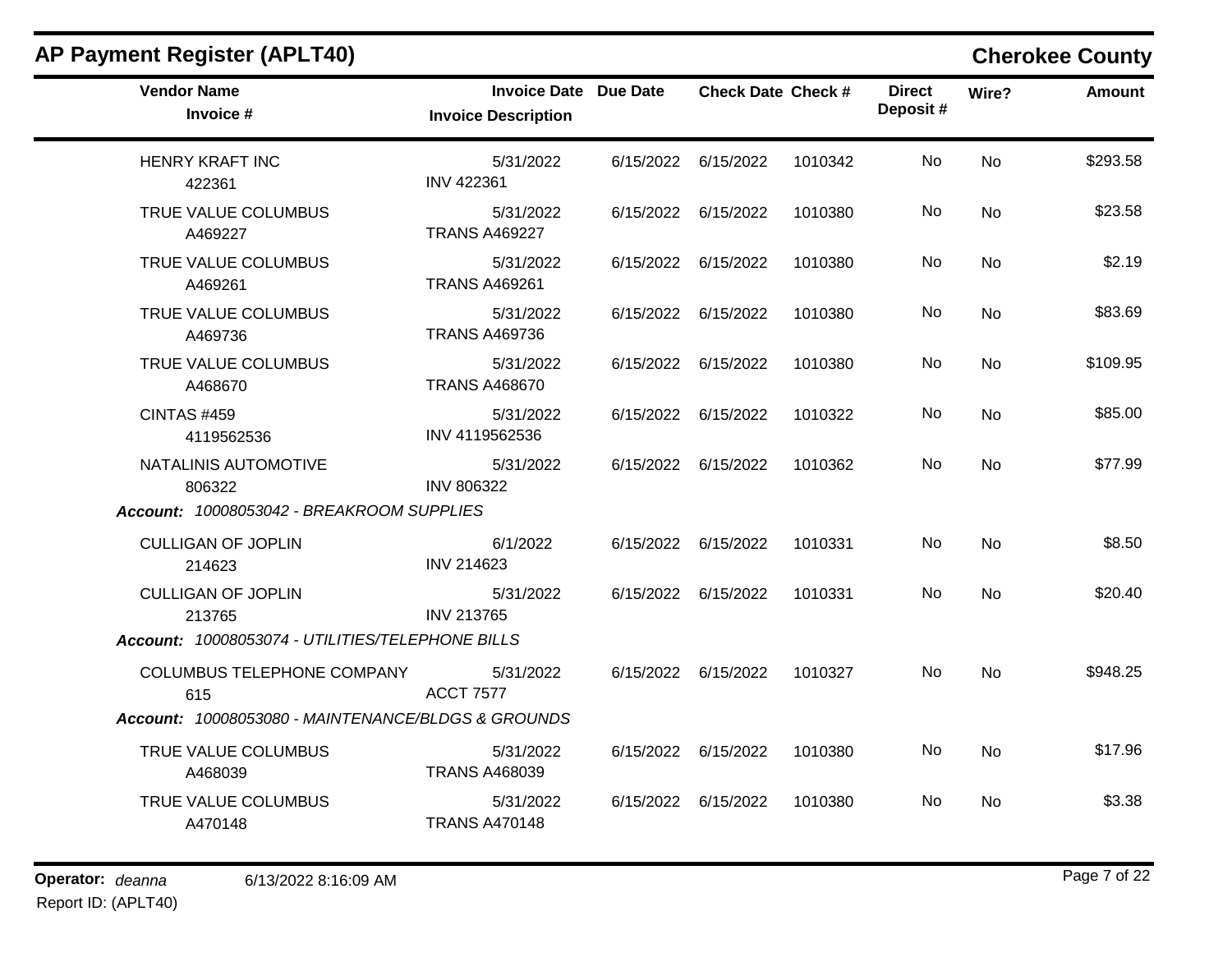|                                  |                                      | <b>AP Payment Register (APLT40)</b>      |                                                   |                 |                           |         |                           |            | <b>Cherokee County</b> |
|----------------------------------|--------------------------------------|------------------------------------------|---------------------------------------------------|-----------------|---------------------------|---------|---------------------------|------------|------------------------|
|                                  | <b>Vendor Name</b><br>Invoice #      |                                          | <b>Invoice Date</b><br><b>Invoice Description</b> | <b>Due Date</b> | <b>Check Date Check #</b> |         | <b>Direct</b><br>Deposit# | Wire?      | <b>Amount</b>          |
|                                  | A468476                              | TRUE VALUE COLUMBUS                      | 5/31/2022<br><b>TRANS A468476</b>                 | 6/15/2022       | 6/15/2022                 | 1010380 | No                        | No         | \$13.37                |
|                                  | 615                                  | QUALITY PEST CONTROL INC                 | 6/1/2022<br><b>MONTHLY SPRAY</b>                  |                 | 6/15/2022 6/15/2022       | 1010368 | No                        | <b>No</b>  | \$50.00                |
|                                  |                                      | Account: 10008053089 - OTHER CONTRACTUAL |                                                   |                 |                           |         |                           |            |                        |
| DERFELT FUNERAL HOME<br>2022-001 |                                      | 5/31/2022<br>INV 2022-001                | 6/15/2022                                         | 6/15/2022       | 1010332                   | No      | No                        | \$5,387.50 |                        |
| <b>JEFF WARY</b><br>01643        |                                      |                                          | 5/31/2022<br>PIPE,                                |                 | 6/15/2022 6/15/2022       | 1010344 | No                        | No         | \$346.50               |
|                                  | <b>Subtotal for Department: 080:</b> |                                          |                                                   |                 |                           |         |                           |            |                        |
| Dept:                            | 090                                  | <b>EMERGENCY PREPAREDNESS</b>            |                                                   |                 |                           |         |                           |            | \$8,390.56             |
|                                  |                                      | Account: 10009053074 - TELEPHONE BILLS   |                                                   |                 |                           |         |                           |            |                        |
|                                  | 615                                  | COLUMBUS TELEPHONE COMPANY               | 5/31/2022<br><b>ACCT 7577</b>                     | 6/15/2022       | 6/15/2022                 | 1010327 | No                        | No         | \$88.05                |
|                                  | <b>Subtotal for Department: 090:</b> |                                          |                                                   |                 |                           |         |                           |            |                        |
| Dept:                            | 095                                  | <b>HUMAN RESOURCE</b>                    |                                                   |                 |                           |         |                           |            | \$88.05                |
|                                  |                                      | Account: 10009553074 - TELEPHONE BILLS   |                                                   |                 |                           |         |                           |            |                        |
|                                  | 615                                  | COLUMBUS TELEPHONE COMPANY               | 5/31/2022<br><b>ACCT 7577</b>                     |                 | 6/15/2022 6/15/2022       | 1010327 | No                        | No         | \$81.64                |
|                                  |                                      | Account: 10009553089 - OTHER CONTRACTUAL |                                                   |                 |                           |         |                           |            |                        |
|                                  | POSTMASTER GENERAL<br>615            |                                          | 6/1/2022<br>PO BOX 2, YEARLY RENTAL               |                 | 6/15/2022 6/15/2022       | 1010367 | No.                       | No         | \$100.00               |
|                                  | <b>Subtotal for Department: 095:</b> |                                          |                                                   |                 |                           |         |                           |            |                        |
| Dept:                            | 130                                  | <b>RECREATION</b>                        |                                                   |                 |                           |         |                           |            | \$181.64               |
|                                  |                                      |                                          |                                                   |                 |                           |         |                           |            |                        |
| Operator: deanna                 |                                      | 6/13/2022 8:16:10 AM                     |                                                   |                 |                           |         |                           |            | Page 8 of 22           |

Report ID: (APLT40)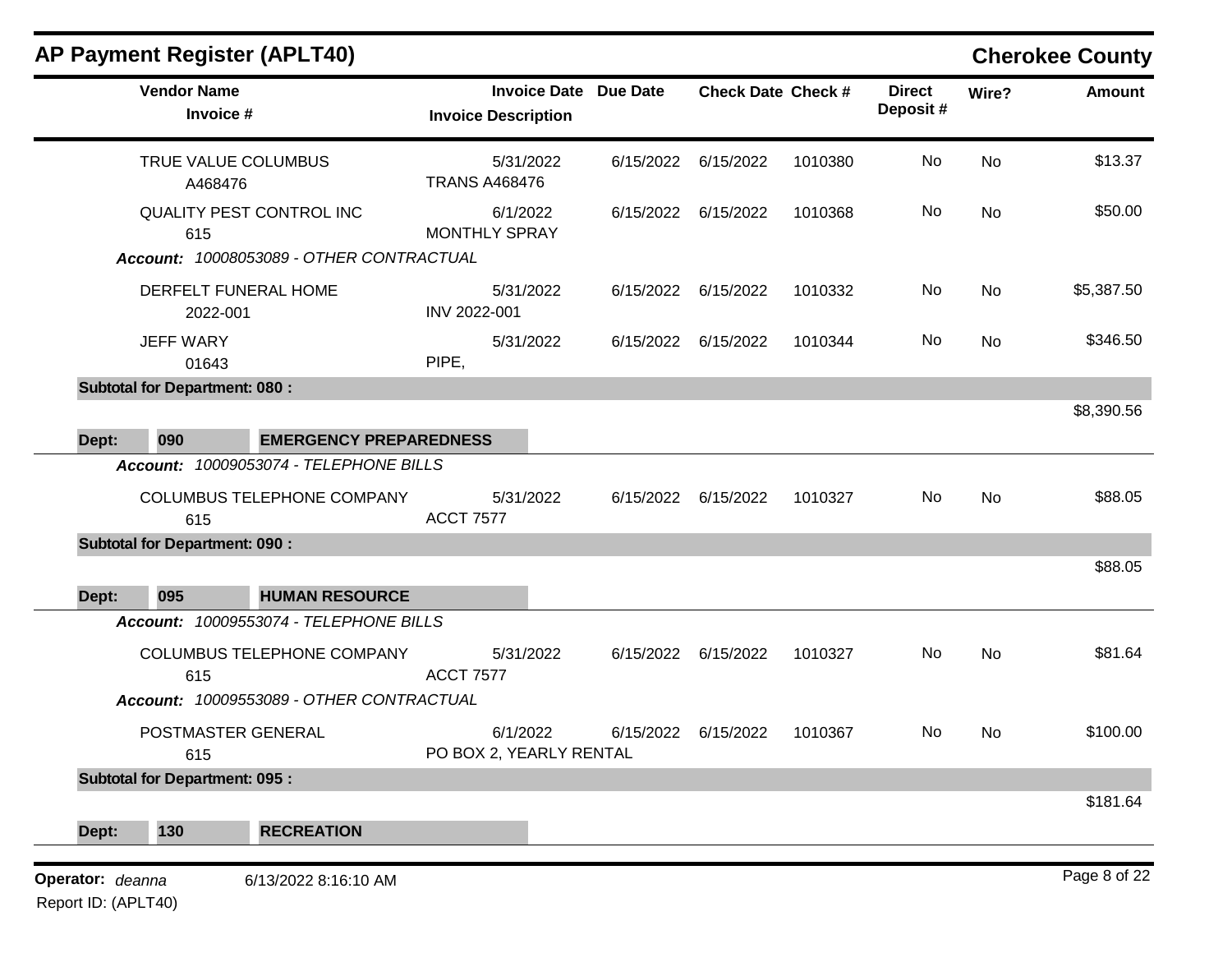|       | <b>AP Payment Register (APLT40)</b>    |                                          |                            |           |                              |                           |         |                           |           | <b>Cherokee County</b> |
|-------|----------------------------------------|------------------------------------------|----------------------------|-----------|------------------------------|---------------------------|---------|---------------------------|-----------|------------------------|
|       | <b>Vendor Name</b><br>Invoice #        |                                          | <b>Invoice Description</b> |           | <b>Invoice Date Due Date</b> | <b>Check Date Check #</b> |         | <b>Direct</b><br>Deposit# | Wire?     | <b>Amount</b>          |
|       |                                        | Account: 10013053599 - RECREATION        |                            |           |                              |                           |         |                           |           |                        |
|       | <b>COLUMBUS NEWS REPORT</b><br>615 REC |                                          | <b>ADS/GRAD EDITIONS</b>   | 6/2/2022  |                              | 6/15/2022 6/15/2022       | 1010326 | No.                       | <b>No</b> | \$300.00               |
|       | <b>Subtotal for Department: 130:</b>   |                                          |                            |           |                              |                           |         |                           |           |                        |
|       |                                        |                                          |                            |           |                              |                           |         |                           |           | \$300.00               |
| Dept: | 150                                    | <b>COMPUTER PROGRAMMING</b>              |                            |           |                              |                           |         |                           |           |                        |
|       |                                        | Account: 10015053074 - TELEPHONE BILLS   |                            |           |                              |                           |         |                           |           |                        |
|       | 615                                    | COLUMBUS TELEPHONE COMPANY               | <b>ACCT 7577</b>           | 5/31/2022 | 6/15/2022                    | 6/15/2022                 | 1010327 | No.                       | <b>No</b> | \$215.00               |
|       |                                        | Account: 10015053089 - OTHER CONTRACTUAL |                            |           |                              |                           |         |                           |           |                        |
|       | NEX-TECH<br>615                        |                                          | ACCT 403167                | 6/3/2022  | 6/15/2022                    | 6/15/2022                 | 1010363 | No                        | <b>No</b> | \$2.50                 |
|       | <b>STRONGHOLD DATA</b><br>38677        |                                          | <b>INV 38677</b>           | 6/1/2022  | 6/15/2022                    | 6/15/2022                 | 1010375 | No                        | <b>No</b> | \$8,260.00             |
|       | <b>Subtotal for Department: 150:</b>   |                                          |                            |           |                              |                           |         |                           |           |                        |
| Dept: | 170                                    | <b>JUVENILE DETENTION</b>                |                            |           |                              |                           |         |                           |           | \$8,477.50             |
|       |                                        | Account: 10017053089 - OTHER CONTRACTUAL |                            |           |                              |                           |         |                           |           |                        |
|       | 7070                                   | SEK REGIONAL JUVENILE DETENTION CTR      | <b>INV 7070</b>            | 5/31/2022 | 6/15/2022                    | 6/15/2022                 | 1010371 | No.                       | <b>No</b> | \$7,340.00             |
|       | <b>Subtotal for Department: 170:</b>   |                                          |                            |           |                              |                           |         |                           |           |                        |
|       |                                        |                                          |                            |           |                              |                           |         |                           |           | \$7,340.00             |
| Dept: | 190                                    | 911 MAPPING                              |                            |           |                              |                           |         |                           |           |                        |
|       |                                        | Account: 10019053074 - TELEPHONE BILLS   |                            |           |                              |                           |         |                           |           |                        |
|       | 615                                    | <b>COLUMBUS TELEPHONE COMPANY</b>        | <b>ACCT 7577</b>           | 5/31/2022 | 6/15/2022                    | 6/15/2022                 | 1010327 | No                        | <b>No</b> | \$91.12                |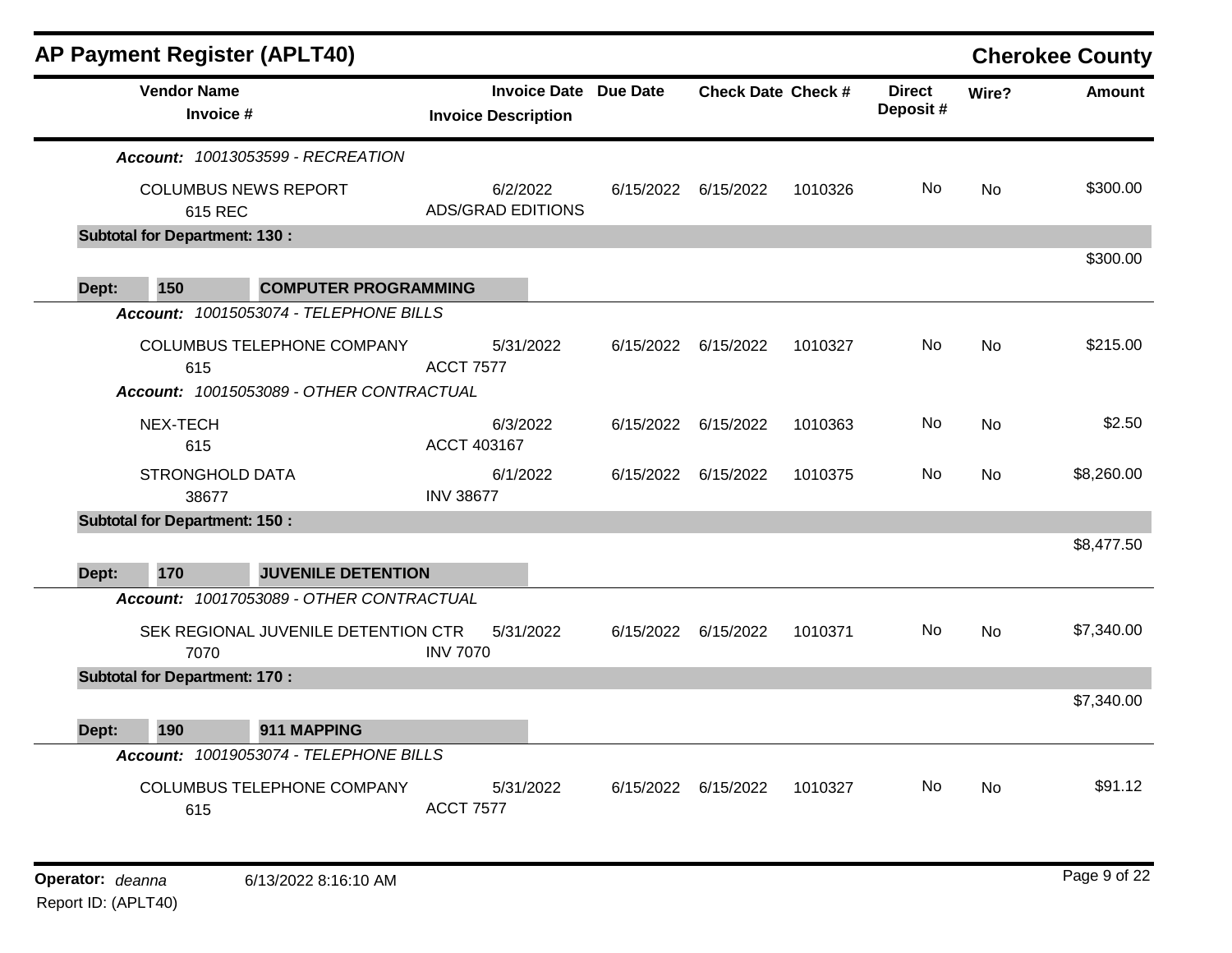|                  |                                | <b>AP Payment Register (APLT40)</b>                  |                              |                                |           |                              |                           |         |                           |           | <b>Cherokee County</b> |
|------------------|--------------------------------|------------------------------------------------------|------------------------------|--------------------------------|-----------|------------------------------|---------------------------|---------|---------------------------|-----------|------------------------|
|                  | <b>Vendor Name</b>             | Invoice #                                            |                              | <b>Invoice Description</b>     |           | <b>Invoice Date Due Date</b> | <b>Check Date Check #</b> |         | <b>Direct</b><br>Deposit# | Wire?     | <b>Amount</b>          |
|                  |                                | <b>Subtotal for Department: 190:</b>                 |                              |                                |           |                              |                           |         |                           |           |                        |
| Dept:            | 500                            |                                                      | <b>SOLID WASTE RECYCLING</b> |                                |           |                              |                           |         |                           |           | \$91.12                |
|                  |                                | Account: 10050053502 - SOLID WASTE EXPENSES          |                              |                                |           |                              |                           |         |                           |           |                        |
|                  |                                | SOUTHEAST KANSAS RECYCLING, INC<br>05312022          |                              | 6/3/2022<br>INV 05312022N      |           |                              | 6/15/2022 6/15/2022       | 1010373 | No                        | No        | \$1,200.00             |
|                  |                                | <b>Subtotal for Department: 500:</b>                 |                              |                                |           |                              |                           |         |                           |           |                        |
|                  |                                |                                                      |                              |                                |           |                              |                           |         |                           |           | \$1,200.00             |
|                  | <b>Subtotal for Fund: 100:</b> |                                                      |                              |                                |           |                              |                           |         |                           |           |                        |
|                  |                                |                                                      |                              |                                |           |                              |                           |         |                           |           | \$118,039.98           |
| Fund:            | 103                            | <b>TECHNOLOGY FUND</b>                               |                              |                                |           |                              |                           |         |                           |           |                        |
| Dept:            | 000                            |                                                      | <b>NON-DEPARTMENTAL</b>      |                                |           |                              |                           |         |                           |           |                        |
|                  |                                | <b>Account: 10300053300 - MISC PAID OUT</b>          |                              |                                |           |                              |                           |         |                           |           |                        |
|                  |                                | ETTINGER'S OFFICE SUPPLY<br>5476160                  |                              | 6/6/2022<br><b>INV 5476160</b> |           | 6/15/2022                    | 6/15/2022                 | 1010336 | No                        | <b>No</b> | \$337.54               |
|                  |                                | <b>STRONGHOLD DATA</b><br>38521                      |                              | 6/1/2022<br><b>INV 38521</b>   |           | 6/15/2022                    | 6/15/2022                 | 1010375 | No                        | No        | \$1,154.88             |
|                  |                                | <b>Subtotal for Department: 000:</b>                 |                              |                                |           |                              |                           |         |                           |           |                        |
|                  |                                |                                                      |                              |                                |           |                              |                           |         |                           |           | \$1,492.42             |
|                  | <b>Subtotal for Fund: 103:</b> |                                                      |                              |                                |           |                              |                           |         |                           |           | \$1,492.42             |
| Fund:            | 110                            | <b>ROAD AND BRIDGE</b>                               |                              |                                |           |                              |                           |         |                           |           |                        |
| Dept:            | 000                            |                                                      | <b>NON-DEPARTMENTAL</b>      |                                |           |                              |                           |         |                           |           |                        |
|                  |                                | Account: 11000053022 - EMPLOYEE UNIFORMS/ACCESSORIES |                              |                                |           |                              |                           |         |                           |           |                        |
|                  | <b>CINTAS #459</b>             | 412025833                                            |                              | INVOICE# 412025833             | 5/24/2022 | 6/15/2022                    | 6/15/2022                 | 1010322 | No                        | No        | \$250.59               |
| Operator: deanna | Report ID: (APLT40)            |                                                      | 6/13/2022 8:16:11 AM         |                                |           |                              |                           |         |                           |           | Page 10 of 22          |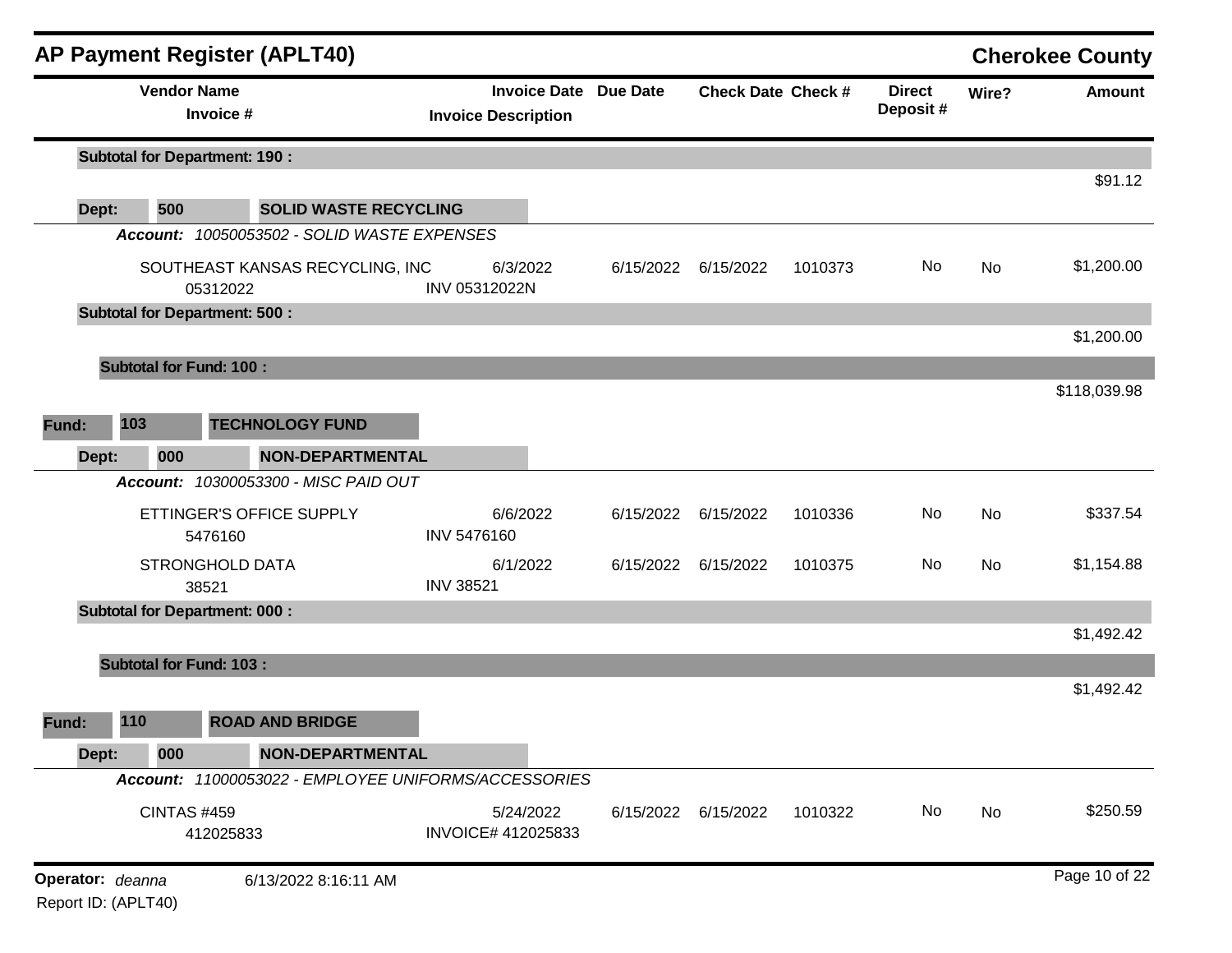| <b>AP Payment Register (APLT40)</b>                                                                                  |                                                            |           |                           |         |                           |                | <b>Cherokee County</b> |
|----------------------------------------------------------------------------------------------------------------------|------------------------------------------------------------|-----------|---------------------------|---------|---------------------------|----------------|------------------------|
| <b>Vendor Name</b><br>Invoice #                                                                                      | <b>Invoice Date Due Date</b><br><b>Invoice Description</b> |           | <b>Check Date Check #</b> |         | <b>Direct</b><br>Deposit# | Wire?          | <b>Amount</b>          |
| <b>CINTAS #459</b><br>4120983044<br>Account: 11000053031 - DIESEL FUEL                                               | 6/1/2022<br>INOVICE# 4120983044                            | 6/15/2022 | 6/15/2022                 | 1010322 | No                        | <b>No</b>      | \$206.27               |
| <b>MFA OIL - JASPER</b><br>222146                                                                                    | 5/24/2022<br><b>INVOICE# 222146</b>                        |           | 6/15/2022 6/15/2022       | 1010356 | <b>No</b>                 | <b>No</b>      | \$10,719.09            |
| <b>MFA OIL - JASPER</b><br>222147                                                                                    | 5/24/2022<br><b>INVOICE# 222147</b>                        |           | 6/15/2022 6/15/2022       | 1010356 | No.                       | No             | \$10,560.00            |
| JIM WOODS MARKETING INC<br>0581519<br>Account: 11000053034 - ASPHALT                                                 | 5/17/2022<br><b>INVOICE# 0581519</b>                       |           | 6/15/2022 6/15/2022       | 1010345 | No                        | No             | \$36,605.75            |
| BLEVINS ASPHALT CONSTRUCTION CO INC<br>6847                                                                          | 6/2/2022<br>INVOICE# 6847                                  |           | 6/15/2022 6/15/2022       | 1010316 | <b>No</b>                 | <b>No</b>      | \$102.70               |
| <b>Account: 11000053035 - ROCK</b><br>MULBERRY LIMESTONE QUARRY CO<br>27649<br>Account: 11000053073 - ADMINISTRATION | 5/31/2022<br><b>INVOICE# 27649</b>                         |           | 6/15/2022 6/15/2022       | 1010361 | No                        | <b>No</b>      | \$24,031.22            |
| ASCENSION VIA CHRISTI HOSPITAL IN PITT<br>13121                                                                      | 6/7/2022<br>13121                                          |           | 6/15/2022 6/15/2022       | 1010313 | No.                       | No             | \$50.00                |
| ASCENSION VIA CHRISTI HOSPITAL IN PITT<br>13884                                                                      | 6/7/2022<br>13884                                          |           | 6/15/2022 6/15/2022       | 1010313 | No                        | <b>No</b>      | \$58.00                |
| Account: 11000053074 - UTILITIES/TELEPHONE BILLS                                                                     |                                                            |           |                           |         |                           |                |                        |
| COLUMBUS TELEPHONE COMPANY<br>0622                                                                                   | 6/2/2022<br>0622                                           |           | 6/15/2022 6/15/2022       | 1010327 | No.                       | No             | \$281.39               |
| <b>KANSAS GAS SERVICE</b><br>06220                                                                                   | 6/2/2022<br>06220                                          |           | 6/15/2022 6/15/2022       | 1010347 | No.                       | No             | \$247.28               |
| <b>KANSAS GAS SERVICE</b><br>0622                                                                                    | 6/2/2022<br>0622                                           |           | 6/15/2022 6/15/2022       | 1010347 | No                        | N <sub>0</sub> | \$67.41                |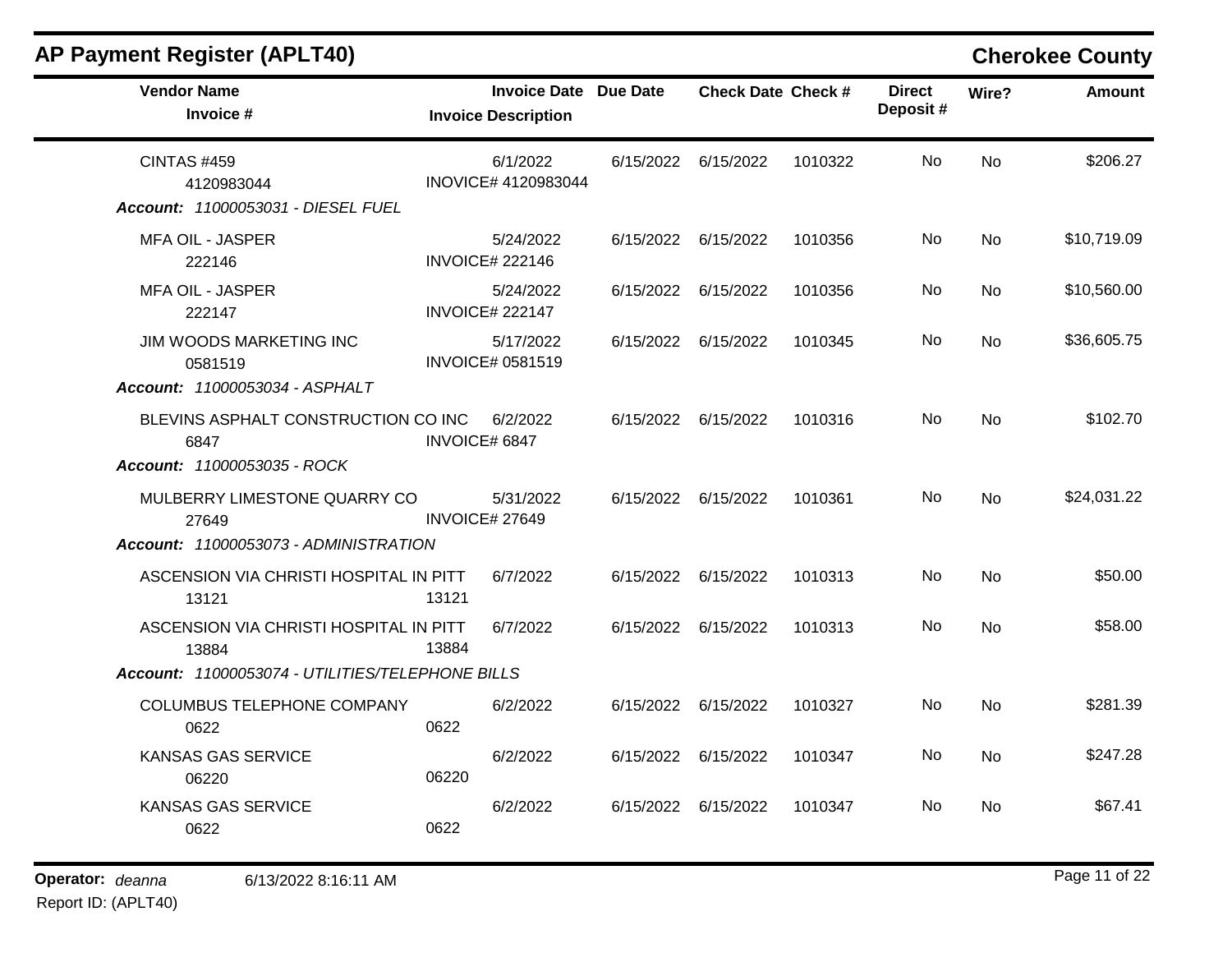| <b>AP Payment Register (APLT40)</b>                                       |                         |                                                            |           |                           |         |                           |           | <b>Cherokee County</b> |
|---------------------------------------------------------------------------|-------------------------|------------------------------------------------------------|-----------|---------------------------|---------|---------------------------|-----------|------------------------|
| <b>Vendor Name</b><br>Invoice #                                           |                         | <b>Invoice Date Due Date</b><br><b>Invoice Description</b> |           | <b>Check Date Check #</b> |         | <b>Direct</b><br>Deposit# | Wire?     | <b>Amount</b>          |
| Account: 11000053075 - DUES/SUBSCRIPTIONS                                 |                         |                                                            |           |                           |         |                           |           |                        |
| COPY PRODUCTS INC<br>416664<br>Account: 11000053079 - MACHINERY/EQUIPMENT | <b>INVOICE# 416664</b>  | 5/20/2022                                                  | 6/15/2022 | 6/15/2022                 | 1010329 | No                        | <b>No</b> | \$307.67               |
| TRUE VALUE COLUMBUS<br>24713                                              | <b>INOVICE# 24713</b>   | 6/3/2022                                                   |           | 6/15/2022 6/15/2022       | 1010380 | No                        | No        | \$6.08                 |
| <b>FARMERS COOPERATIVE ASSOCIATION</b><br>328054                          | 328054                  | 5/23/2022                                                  | 6/15/2022 | 6/15/2022                 | 1010338 | No.                       | No        | (\$2.62)               |
| <b>GENERAL MACHINERY OF PITTSBURG</b><br>22165                            | <b>INVOICE# 22165</b>   | 5/25/2022                                                  | 6/15/2022 | 6/15/2022                 | 1010339 | No                        | <b>No</b> | \$221.37               |
| NATALINIS AUTOMOTIVE<br>806900                                            | <b>INVOICE# 806900</b>  | 5/24/2022                                                  | 6/15/2022 | 6/15/2022                 | 1010362 | No                        | No        | \$113.46               |
| NATALINIS AUTOMOTIVE<br>806987                                            | <b>IMVOICE# 806987</b>  | 5/25/2022                                                  | 6/15/2022 | 6/15/2022                 | 1010362 | No                        | <b>No</b> | \$161.98               |
| <b>HERITAGE TRACTOR</b><br>01407771                                       | <b>INVOICE# 1407771</b> | 5/25/2022                                                  | 6/15/2022 | 6/15/2022                 | 1010343 | No                        | No        | \$482.50               |
| NATALINIS AUTOMOTIVE<br>807027                                            | <b>INVOICE# 807027</b>  | 5/25/2022                                                  | 6/15/2022 | 6/15/2022                 | 1010362 | No                        | <b>No</b> | \$11.99                |
| <b>GENERAL MACHINERY OF PITTSBURG</b><br>22180                            | 22180                   | 5/26/2022                                                  | 6/15/2022 | 6/15/2022                 | 1010339 | No                        | <b>No</b> | \$49.07                |
| FARMERS COOPERATIVE ASSOCIATION<br>328068                                 | <b>INVOICE#328068</b>   | 5/23/2022                                                  | 6/15/2022 | 6/15/2022                 | 1010338 | No                        | No        | \$4.24                 |
| NATALINIS AUTOMOTIVE<br>807134                                            | <b>INVOICE# 807134</b>  | 5/26/2022                                                  | 6/15/2022 | 6/15/2022                 | 1010362 | No.                       | No        | \$105.00               |
| <b>MIDWEST WHEEL</b><br>2810150-00                                        |                         | 5/20/2022<br>INVOICE# 2810150-00                           | 6/15/2022 | 6/15/2022                 | 1010359 | No                        | No        | \$30.48                |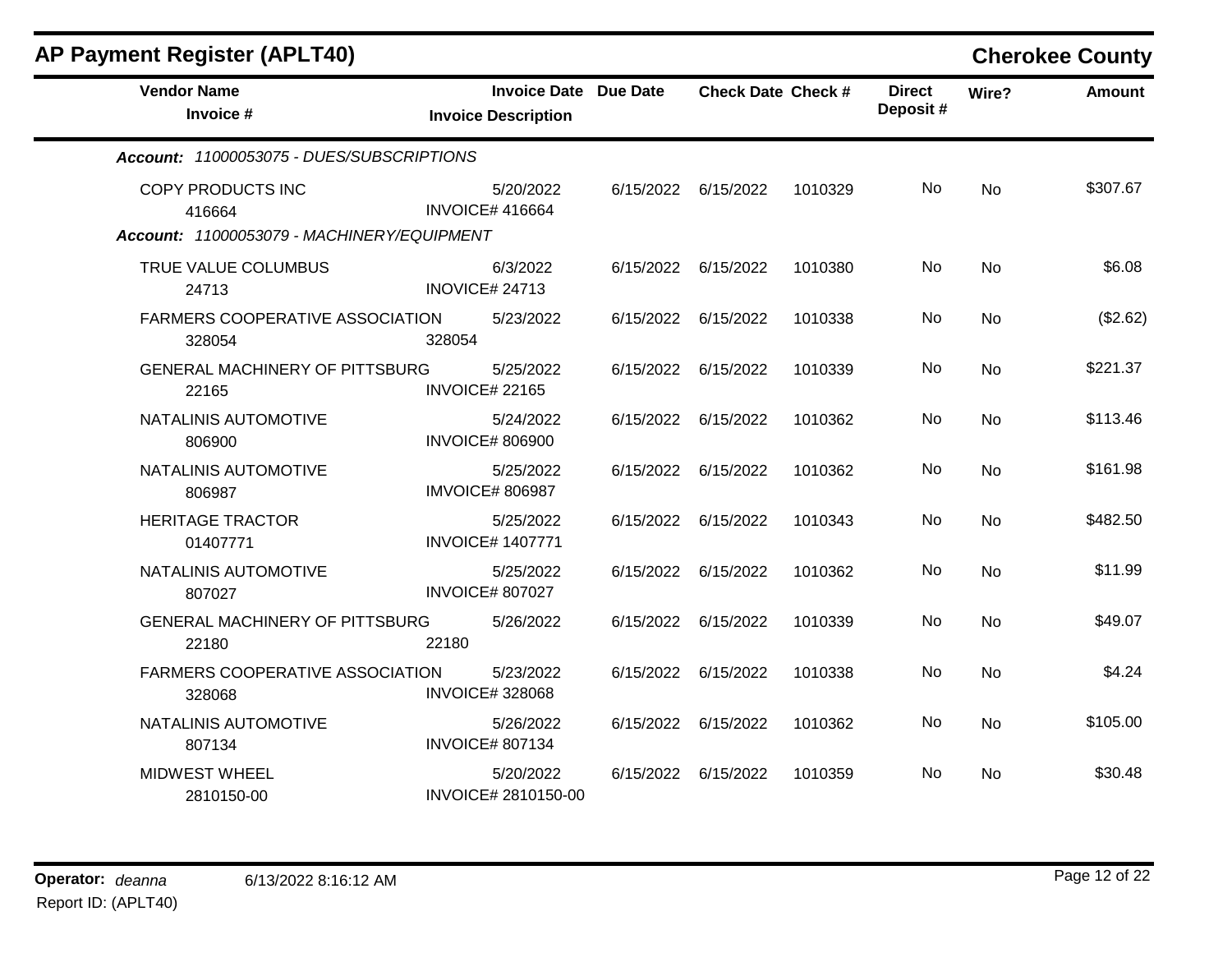| <b>AP Payment Register (APLT40)</b>       |                                                            |           |                           |         |                           |       | <b>Cherokee County</b> |
|-------------------------------------------|------------------------------------------------------------|-----------|---------------------------|---------|---------------------------|-------|------------------------|
| <b>Vendor Name</b><br>Invoice #           | <b>Invoice Date Due Date</b><br><b>Invoice Description</b> |           | <b>Check Date Check #</b> |         | <b>Direct</b><br>Deposit# | Wire? | <b>Amount</b>          |
| <b>MIDWEST WHEEL</b><br>2808661-00        | 5/23/2022<br>INVOICE# 2808661-00                           | 6/15/2022 | 6/15/2022                 | 1010359 | No                        | No    | \$1,345.86             |
| NATALINIS AUTOMOTIVE<br>807124            | 5/26/2022<br><b>INVOICE# 807124</b>                        | 6/15/2022 | 6/15/2022                 | 1010362 | No                        | No    | \$173.74               |
| <b>EQUIPMENT BLADES</b><br>026154         | 6/1/2022<br><b>INVOICE# 026154</b>                         | 6/15/2022 | 6/15/2022                 | 1010335 | No                        | No    | \$6,092.52             |
| O'REILLY AUTO PARTS<br>485964             | 6/1/2022<br><b>INVOICE# 485964</b>                         | 6/15/2022 | 6/15/2022                 | 1010364 | No                        | No    | \$112.68               |
| O'REILLY AUTO PARTS<br>484980             | 5/26/2022<br>484980                                        | 6/15/2022 | 6/15/2022                 | 1010364 | No                        | No    | \$136.68               |
| TRUE VALUE COLUMBUS<br>470484             | 5/31/2022<br><b>INVOICE# 470484</b>                        | 6/15/2022 | 6/15/2022                 | 1010380 | No                        | No    | \$53.53                |
| <b>HERITAGE TRACTOR</b><br>11534524       | 6/1/2022<br><b>INVOICE# 11534524</b>                       | 6/15/2022 | 6/15/2022                 | 1010343 | No                        | No    | \$637.69               |
| <b>HERITAGE TRACTOR</b><br>11526673       | 5/25/2022<br><b>INVOICE# 11526673</b>                      |           | 6/15/2022 6/15/2022       | 1010343 | No                        | No    | \$12.79                |
| <b>SWIHART'S LLC</b><br>001               | 5/26/2022<br>INVOICE# 001                                  | 6/15/2022 | 6/15/2022                 | 1010378 | No                        | No    | \$19,550.00            |
| NATALINIS AUTOMOTIVE<br>807531            | 6/1/2022<br><b>INVOICE# 807531</b>                         | 6/15/2022 | 6/15/2022                 | 1010362 | No                        | No    | \$74.66                |
| NATALINIS AUTOMOTIVE<br>807632            | 6/2/2022<br><b>INVOICE# 807632</b>                         | 6/15/2022 | 6/15/2022                 | 1010362 | No                        | No    | \$49.99                |
| NATALINIS AUTOMOTIVE<br>807649            | 6/2/2022<br><b>INVOICE# 807649</b>                         | 6/15/2022 | 6/15/2022                 | 1010362 | No                        | No    | \$30.98                |
| FARMERS COOPERATIVE ASSOCIATION<br>328102 | 5/24/2022<br><b>INVOICE#328102</b>                         |           | 6/15/2022 6/15/2022       | 1010338 | No                        | No    | \$13.80                |
| O'REILLY AUTO PARTS<br>485965             | 6/1/2022<br><b>INVOICE# 485965</b>                         |           | 6/15/2022 6/15/2022       | 1010364 | No                        | No    | \$14.97                |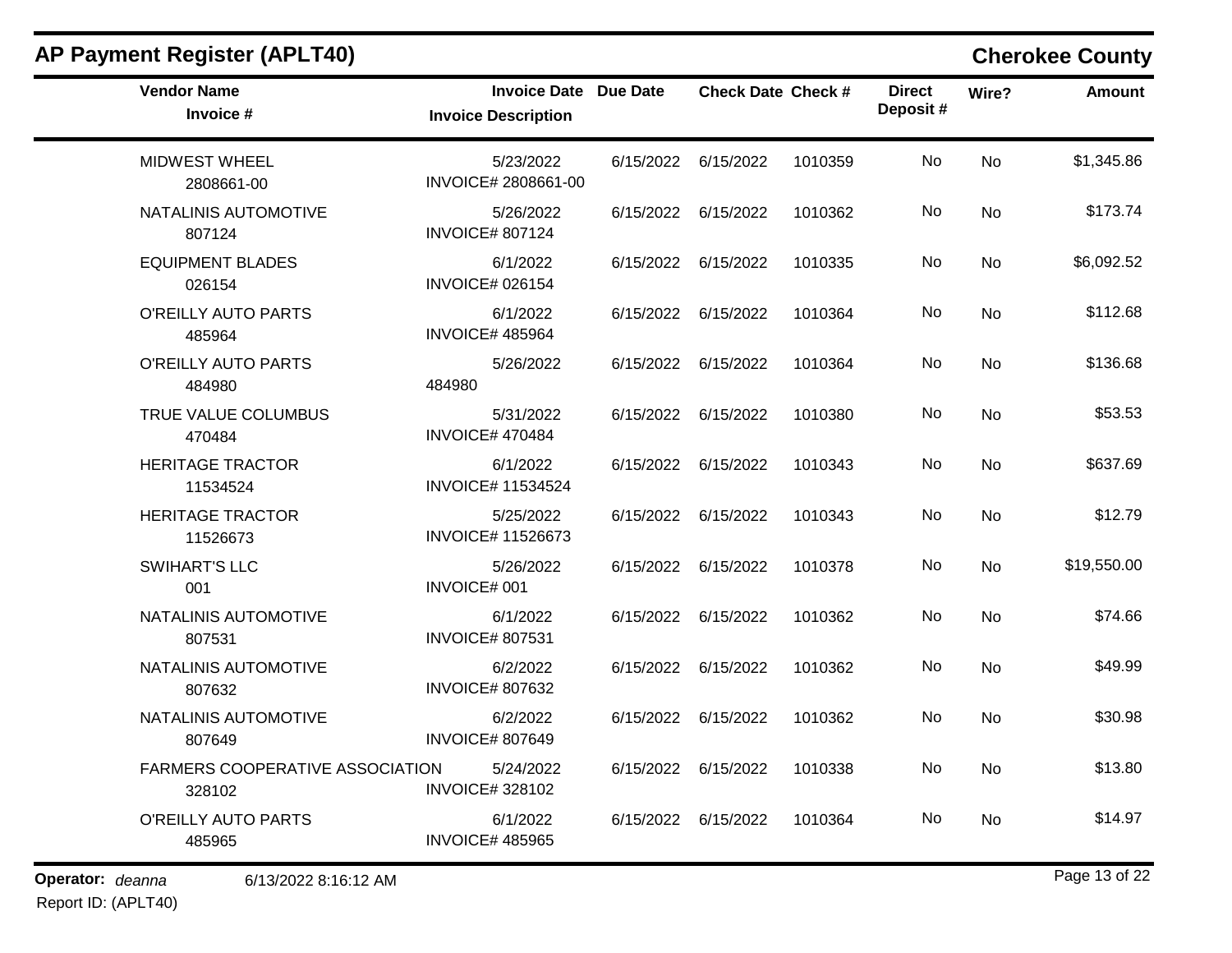| <b>AP Payment Register (APLT40)</b>                                                                    |                       |                                                            |           |                           |         |                           |           | <b>Cherokee County</b> |
|--------------------------------------------------------------------------------------------------------|-----------------------|------------------------------------------------------------|-----------|---------------------------|---------|---------------------------|-----------|------------------------|
| <b>Vendor Name</b><br>Invoice #                                                                        |                       | <b>Invoice Date Due Date</b><br><b>Invoice Description</b> |           | <b>Check Date Check #</b> |         | <b>Direct</b><br>Deposit# | Wire?     | <b>Amount</b>          |
| NATALINIS AUTOMOTIVE<br>807281                                                                         |                       | 5/27/2022<br><b>INVOICE# 807281</b>                        |           | 6/15/2022 6/15/2022       | 1010362 | No                        | <b>No</b> | \$90.49                |
| <b>KIRKLAND</b><br>640861                                                                              | <b>INVOICE# 69560</b> | 5/25/2022                                                  |           | 6/15/2022 6/15/2022       | 1010350 | No                        | <b>No</b> | \$328.90               |
| NATALINIS AUTOMOTIVE<br>806889                                                                         |                       | 5/24/2022<br><b>INVOICE# 806889</b>                        | 6/15/2022 | 6/15/2022                 | 1010362 | No                        | <b>No</b> | \$6.82                 |
| <b>FARMERS COOPERATIVE ASSOCIATION</b><br>328646                                                       |                       | 6/1/2022<br><b>INVOICE# 328646</b>                         |           | 6/15/2022 6/15/2022       | 1010338 | No                        | <b>No</b> | \$2.76                 |
| <b>FARMERS COOPERATIVE ASSOCIATION</b><br>328117<br>Account: 11000053080 - MAINTENANCE/BLDGS & GROUNDS |                       | 5/24/2022<br><b>INVOICE#328117</b>                         |           | 6/15/2022 6/15/2022       | 1010338 | No                        | <b>No</b> | \$4.45                 |
| TRUE VALUE COLUMBUS<br>470091                                                                          |                       | 5/26/2022<br><b>INVOICE# 470091</b>                        | 6/15/2022 | 6/15/2022                 | 1010380 | No                        | <b>No</b> | \$24.14                |
| <b>MIDWEST METAL</b><br>18004                                                                          | <b>INVOICE# 18004</b> | 5/23/2022                                                  | 6/15/2022 | 6/15/2022                 | 1010358 | No                        | <b>No</b> | \$439.62               |
| TRUE VALUE COLUMBUS<br>469887                                                                          |                       | 5/24/2022<br><b>INVOICE# 469887</b>                        |           | 6/15/2022 6/15/2022       | 1010380 | <b>No</b>                 | No        | \$8.09                 |
| TRUE VALUE COLUMBUS<br>469909                                                                          |                       | 5/24/2022<br><b>INVOICE# 469909</b>                        | 6/15/2022 | 6/15/2022                 | 1010380 | No                        | No        | \$16.17                |
| TRUE VALUE COLUMBUS<br>470055                                                                          |                       | 5/26/2022<br><b>INVOICE# 470055</b>                        | 6/15/2022 | 6/15/2022                 | 1010380 | No                        | <b>No</b> | \$16.19                |
| TRUE VALUE COLUMBUS<br>470136                                                                          |                       | 5/27/2022<br><b>INVOICE# 470136</b>                        |           | 6/15/2022 6/15/2022       | 1010380 | No                        | No        | \$46.61                |

\$113,955.05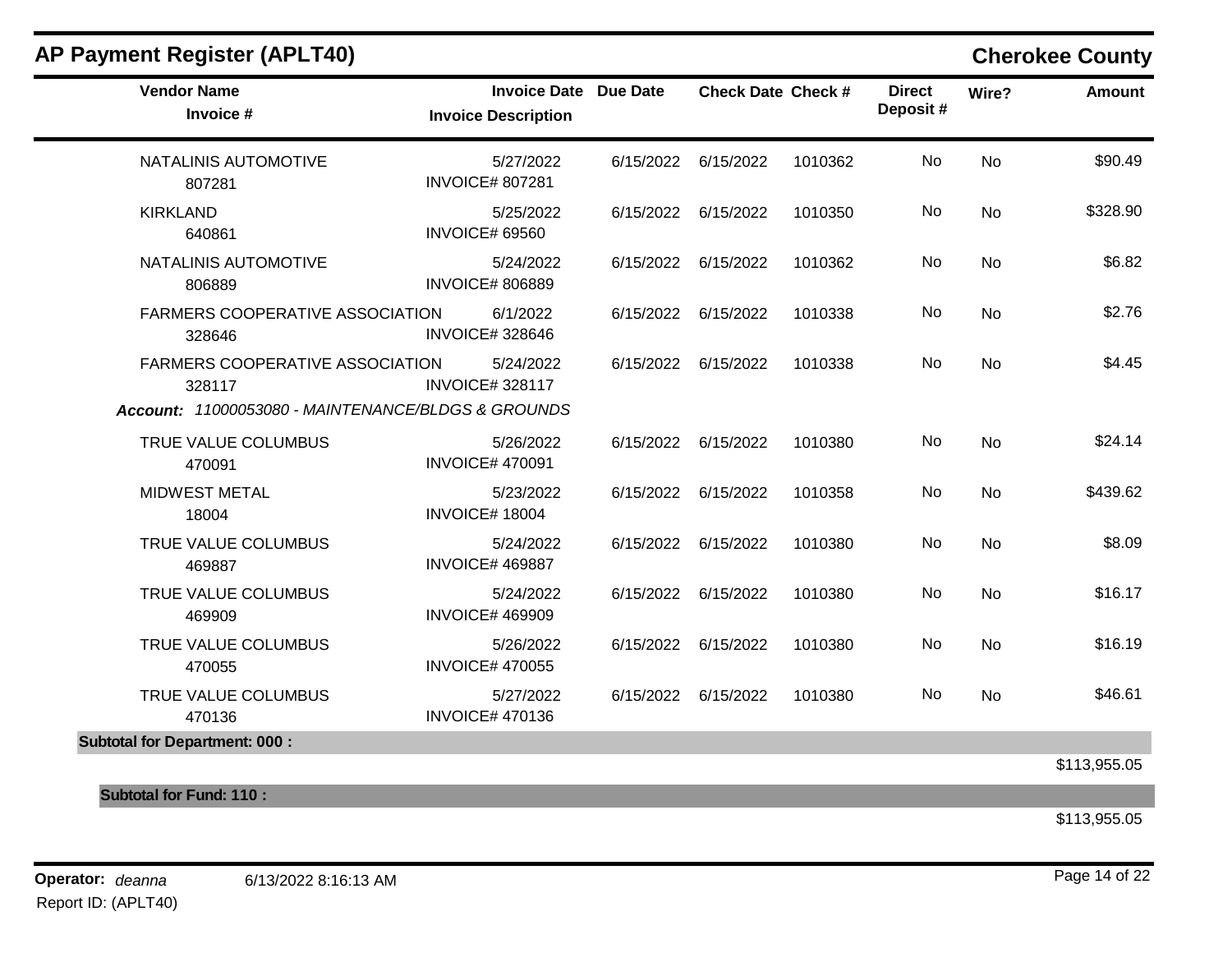|       |                                      |                                 | <b>AP Payment Register (APLT40)</b>             |                            |           |                              |                           |         |                           |                | <b>Cherokee County</b> |
|-------|--------------------------------------|---------------------------------|-------------------------------------------------|----------------------------|-----------|------------------------------|---------------------------|---------|---------------------------|----------------|------------------------|
|       |                                      | <b>Vendor Name</b><br>Invoice # |                                                 | <b>Invoice Description</b> |           | <b>Invoice Date Due Date</b> | <b>Check Date Check #</b> |         | <b>Direct</b><br>Deposit# | Wire?          | <b>Amount</b>          |
| Fund: | 130                                  |                                 | <b>NOXIOUS WEED</b>                             |                            |           |                              |                           |         |                           |                |                        |
|       | 000<br>Dept:                         |                                 | <b>NON-DEPARTMENTAL</b>                         |                            |           |                              |                           |         |                           |                |                        |
|       |                                      |                                 | Account: 13000053074 - TELEPHONE BILLS          |                            |           |                              |                           |         |                           |                |                        |
|       |                                      | 615 NOX                         | COLUMBUS TELEPHONE COMPANY                      | <b>ACCT 2293</b>           | 5/31/2022 | 6/15/2022                    | 6/15/2022                 | 1010327 | No.                       | <b>No</b>      | \$127.72               |
|       | <b>Subtotal for Department: 000:</b> |                                 |                                                 |                            |           |                              |                           |         |                           |                |                        |
|       |                                      |                                 |                                                 |                            |           |                              |                           |         |                           |                | \$127.72               |
|       | <b>Subtotal for Fund: 130:</b>       |                                 |                                                 |                            |           |                              |                           |         |                           |                |                        |
|       |                                      |                                 |                                                 |                            |           |                              |                           |         |                           |                | \$127.72               |
| Fund: | 140                                  | <b>HEALTH</b>                   |                                                 |                            |           |                              |                           |         |                           |                |                        |
|       | Dept:<br>000                         |                                 | <b>NON-DEPARTMENTAL</b>                         |                            |           |                              |                           |         |                           |                |                        |
|       |                                      |                                 | Account: 14000053021 - PRINTING/OFFICE SUPPLIES |                            |           |                              |                           |         |                           |                |                        |
|       |                                      |                                 | <b>CHASE CARD SERVICES</b>                      |                            | 5/31/2022 | 6/15/2022                    | 6/15/2022                 | 1010321 | No.                       | No             | \$28.08                |
|       |                                      | 615                             |                                                 | ACCT 4246311970005747      |           |                              |                           |         |                           |                |                        |
|       |                                      | <b>MCCARTY'S</b>                |                                                 |                            | 5/31/2022 | 6/15/2022                    | 6/15/2022                 | 1010354 | No.                       | No             | \$79.98                |
|       |                                      | P15474-00                       |                                                 | <b>INV P15474-00</b>       |           |                              |                           |         |                           |                |                        |
|       |                                      |                                 | Account: 14000053025 - PARTS/VEHICLE REPAIRS    |                            |           |                              |                           |         |                           |                |                        |
|       |                                      |                                 | MIKE CARPINO FORD MERCURY INC                   | <b>INV 74625</b>           | 5/31/2022 |                              | 6/15/2022 6/15/2022       | 1010360 | No.                       | N <sub>o</sub> | \$104.95               |
|       |                                      | 74625                           | Account: 14000053043 - HEALTH DEPT MED SUPPLIES |                            |           |                              |                           |         |                           |                |                        |
|       |                                      |                                 |                                                 |                            |           |                              |                           |         |                           |                |                        |
|       |                                      | <b>HEMOCUE INC</b><br>3301176   |                                                 | INV 3301176                | 5/31/2022 |                              | 6/15/2022 6/15/2022       | 1010341 | No                        | <b>No</b>      | \$198.00               |
|       |                                      | <b>HEMOCUE INC</b>              |                                                 |                            | 5/31/2022 |                              | 6/15/2022 6/15/2022       | 1010341 | No                        | No.            | \$137.50               |
|       |                                      | 3301677                         |                                                 | INV 3301677                |           |                              |                           |         |                           |                |                        |
|       |                                      |                                 | <b>CHASE CARD SERVICES</b>                      |                            | 5/31/2022 |                              | 6/15/2022 6/15/2022       | 1010321 | No                        | <b>No</b>      | \$595.23               |
|       |                                      | 615                             |                                                 | ACCT 4246311970005747      |           |                              |                           |         |                           |                |                        |
|       |                                      |                                 |                                                 |                            |           |                              |                           |         |                           |                |                        |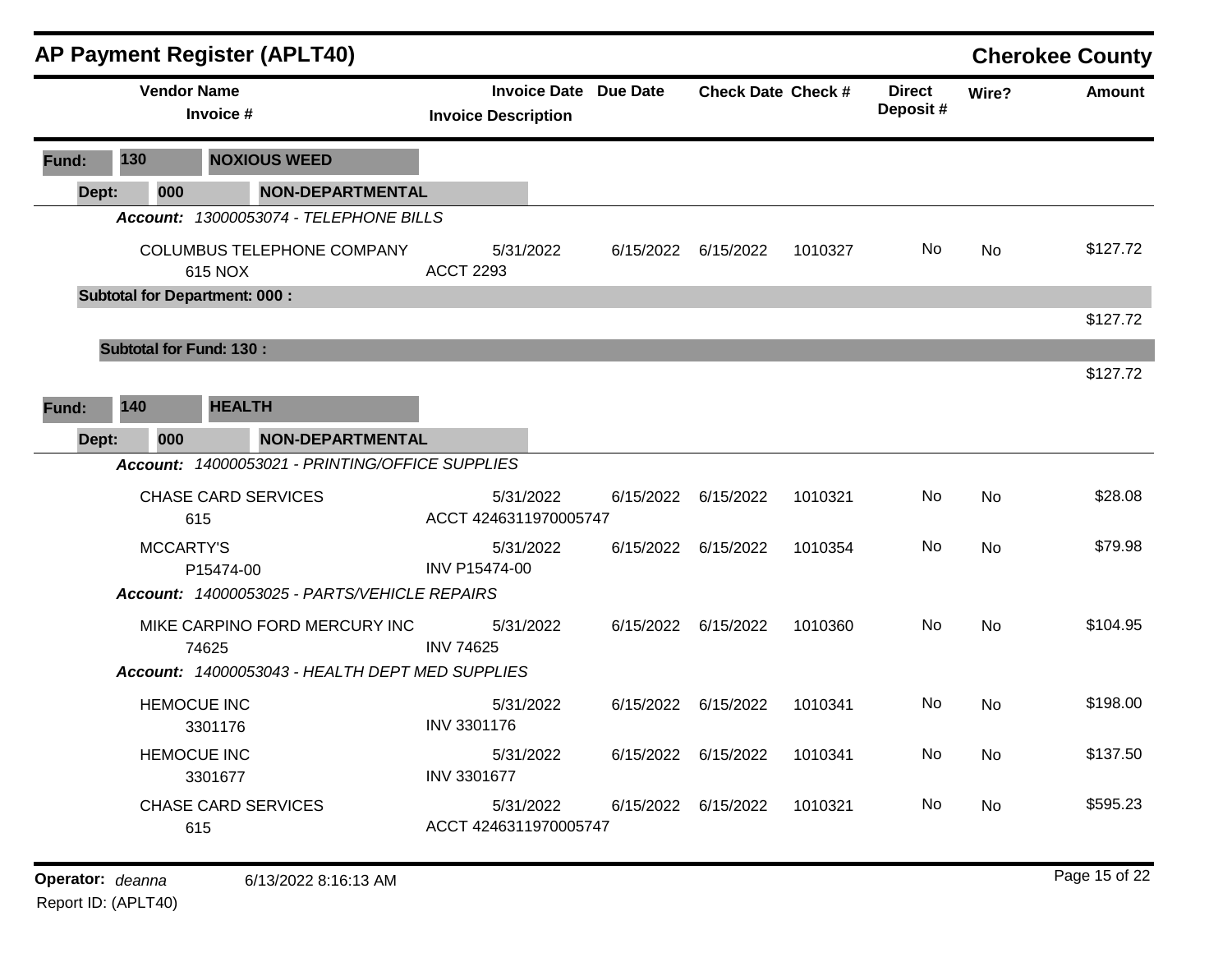| <b>AP Payment Register (APLT40)</b>                             |                                                            |           |                           |         |                           |           | <b>Cherokee County</b> |
|-----------------------------------------------------------------|------------------------------------------------------------|-----------|---------------------------|---------|---------------------------|-----------|------------------------|
| <b>Vendor Name</b><br>Invoice #                                 | <b>Invoice Date Due Date</b><br><b>Invoice Description</b> |           | <b>Check Date Check #</b> |         | <b>Direct</b><br>Deposit# | Wire?     | <b>Amount</b>          |
| Account: 14000053072 - GAS, ELECTRIC, WATER/PHONE               |                                                            |           |                           |         |                           |           |                        |
| COLUMBUS TELEPHONE COMPANY<br>615 HE 1                          | 5/31/2022<br><b>ACCT 2311</b>                              |           | 6/15/2022 6/15/2022       | 1010327 | No                        | No        | \$50.72                |
| COLUMBUS TELEPHONE COMPANY<br>615 HE                            | 5/31/2022<br><b>ACCT 2060</b>                              | 6/15/2022 | 6/15/2022                 | 1010327 | No                        | <b>No</b> | \$467.54               |
| <b>CITY OF COLUMBUS</b><br>615                                  | 5/31/2022<br>ACCT 07-17240-00                              |           | 6/15/2022 6/15/2022       | 1010325 | No                        | <b>No</b> | \$60.00                |
| <b>KANSAS GAS SERVICE</b><br>615 HE                             | 5/31/2022<br>ACCT 510080477 1188672 27                     | 6/15/2022 | 6/15/2022                 | 1010347 | No                        | No        | \$196.94               |
| Account: 14000053076 - PROFESSIONAL SERVICES                    |                                                            |           |                           |         |                           |           |                        |
| QUALITY PEST CONTROL INC<br>615 HE                              | 6/2/2022<br><b>MONTHLY SPRAY</b>                           |           | 6/15/2022 6/15/2022       | 1010368 | No                        | <b>No</b> | \$50.00                |
| CRAW-KAN TELEPHONE COOPERATIVE INC<br>615 HE                    | 6/6/2022<br>ACCT 129793                                    |           | 6/15/2022 6/15/2022       | 1010330 | No                        | <b>No</b> | \$21.25                |
| Account: 14000053093 - OFFICE FURNITURE/EQUIP                   |                                                            |           |                           |         |                           |           |                        |
| <b>MCCARTY'S</b><br>P14978-00                                   | 5/31/2022<br>INV P14978-00                                 |           | 6/15/2022 6/15/2022       | 1010354 | No                        | No        | \$3,895.00             |
| Account: 14000053182 - CONTRACTS                                |                                                            |           |                           |         |                           |           |                        |
| MEDICAL WASTE SERVICES<br>210042                                | 6/6/2022<br><b>INV 210042</b>                              |           | 6/15/2022 6/15/2022       | 1010355 | No                        | <b>No</b> | \$99.00                |
| <b>Subtotal for Department: 000:</b>                            |                                                            |           |                           |         |                           |           |                        |
|                                                                 |                                                            |           |                           |         |                           |           | \$5,984.19             |
| <b>Subtotal for Fund: 140:</b>                                  |                                                            |           |                           |         |                           |           | \$5,984.19             |
| 160<br><b>DIRECT ELECTION</b><br>Fund:                          |                                                            |           |                           |         |                           |           |                        |
| 000<br><b>NON-DEPARTMENTAL</b><br>Dept:                         |                                                            |           |                           |         |                           |           |                        |
| 16000053021 - PRINTING/OFFICE SUPPLIES<br><b>Account:</b>       |                                                            |           |                           |         |                           |           |                        |
| Operator: deanna<br>6/13/2022 8:16:14 AM<br>Report ID: (APLT40) |                                                            |           |                           |         |                           |           | Page 16 of 22          |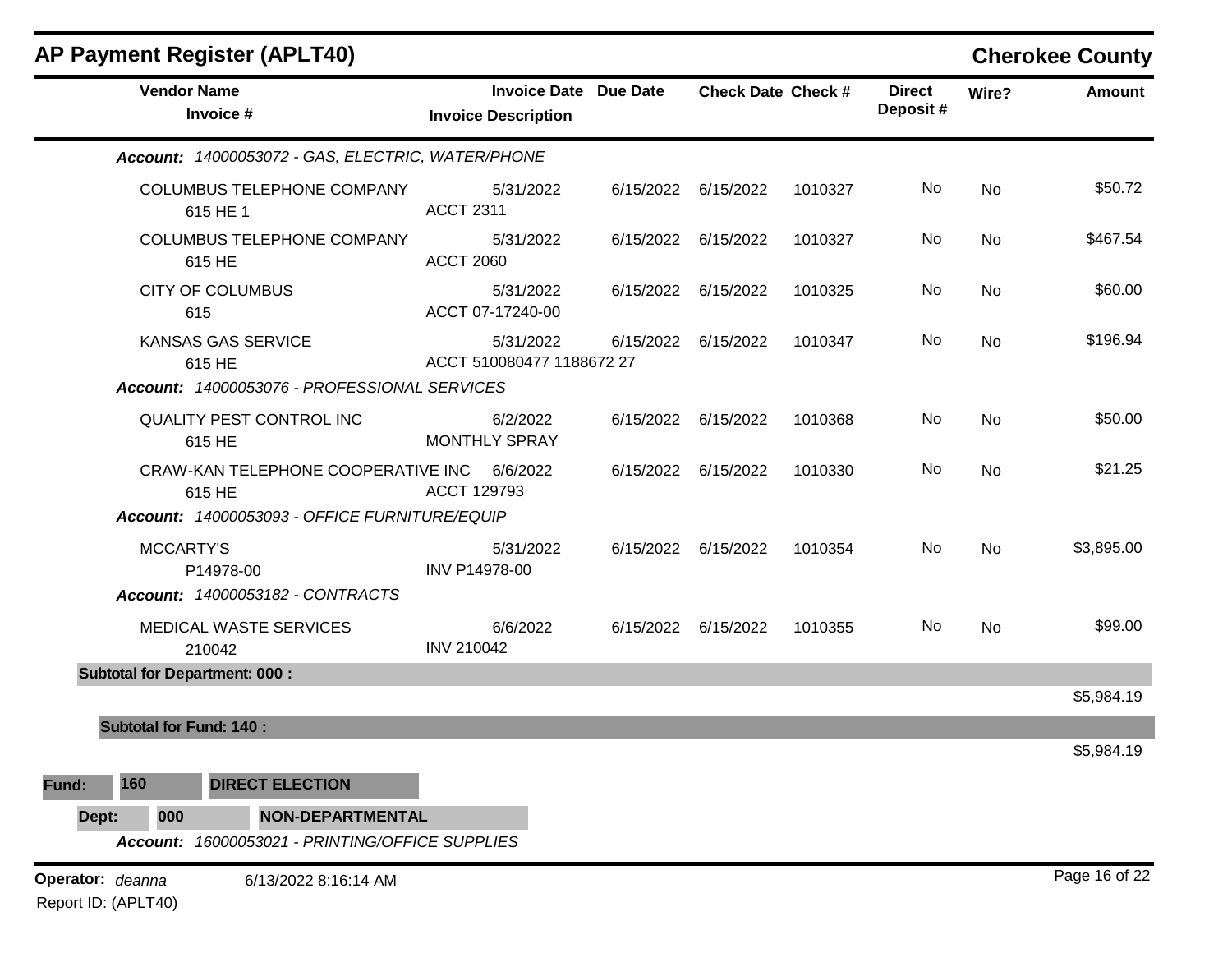|              | <b>Vendor Name</b><br>Invoice #                                                               | <b>Invoice Date Due Date</b><br><b>Invoice Description</b> | <b>Check Date Check #</b> |         | <b>Direct</b><br>Deposit# | Wire?     | <b>Amount</b> |
|--------------|-----------------------------------------------------------------------------------------------|------------------------------------------------------------|---------------------------|---------|---------------------------|-----------|---------------|
|              | AMERICAN RESOURCE CONSULTANTS<br>6832                                                         | 5/31/2022<br><b>INV 6832</b>                               | 6/15/2022 6/15/2022       | 1010312 | No                        | <b>No</b> | \$199.46      |
|              | <b>COLUMBUS NEWS REPORT</b><br>615                                                            | 5/31/2022<br>LEGAL/ELECTION OFFICER'S NOTICE               | 6/15/2022 6/15/2022       | 1010326 | No                        | No        | \$24.00       |
|              | ELECTION SYSTEMS & SOFTWARE<br>CD2028302<br>Account: 16000053078 - LEGAL PRINTING/ADVERTISING | 5/31/2022<br><b>INV CD2028302</b>                          | 6/15/2022 6/15/2022       | 1010334 | No                        | <b>No</b> | \$267.21      |
|              | <b>COLUMBUS NEWS REPORT</b><br>615 EL                                                         | 6/6/2022<br><b>LEGAL NOTICE/TESTING</b>                    | 6/15/2022 6/15/2022       | 1010326 | No                        | <b>No</b> | \$16.00       |
|              | <b>Subtotal for Department: 000:</b>                                                          |                                                            |                           |         |                           |           |               |
|              |                                                                                               |                                                            |                           |         |                           |           | \$506.67      |
|              | <b>Subtotal for Fund: 160:</b>                                                                |                                                            |                           |         |                           |           |               |
|              |                                                                                               |                                                            |                           |         |                           |           | \$506.67      |
| 190<br>Fund: | <b>SPECIAL BRIDGE BUILDIN</b>                                                                 |                                                            |                           |         |                           |           |               |
| Dept:        | 000<br><b>NON-DEPARTMENTAL</b>                                                                |                                                            |                           |         |                           |           |               |
|              | Account: 19000053089 - OTHER CONTRACTUAL                                                      |                                                            |                           |         |                           |           |               |
|              | Kirkham Michael & Associates<br>56286                                                         | 6/1/2022<br><b>INVOICE# 56286</b>                          | 6/15/2022 6/15/2022       | 1010349 | No                        | <b>No</b> | \$15,600.00   |
|              | <b>Subtotal for Department: 000:</b>                                                          |                                                            |                           |         |                           |           |               |
|              |                                                                                               |                                                            |                           |         |                           |           | \$15,600.00   |
|              | <b>Subtotal for Fund: 190:</b>                                                                |                                                            |                           |         |                           |           |               |
|              |                                                                                               |                                                            |                           |         |                           |           | \$15,600.00   |
| 224<br>Fund: | <b>CHEROKEE COUNTY 911</b>                                                                    |                                                            |                           |         |                           |           |               |
| Dept:        | <b>NON-DEPARTMENTAL</b><br>000                                                                |                                                            |                           |         |                           |           |               |
|              | $0.400050000$ $0.000000$                                                                      |                                                            |                           |         |                           |           |               |

*Account: 22400053300 - MISC PAID OUT*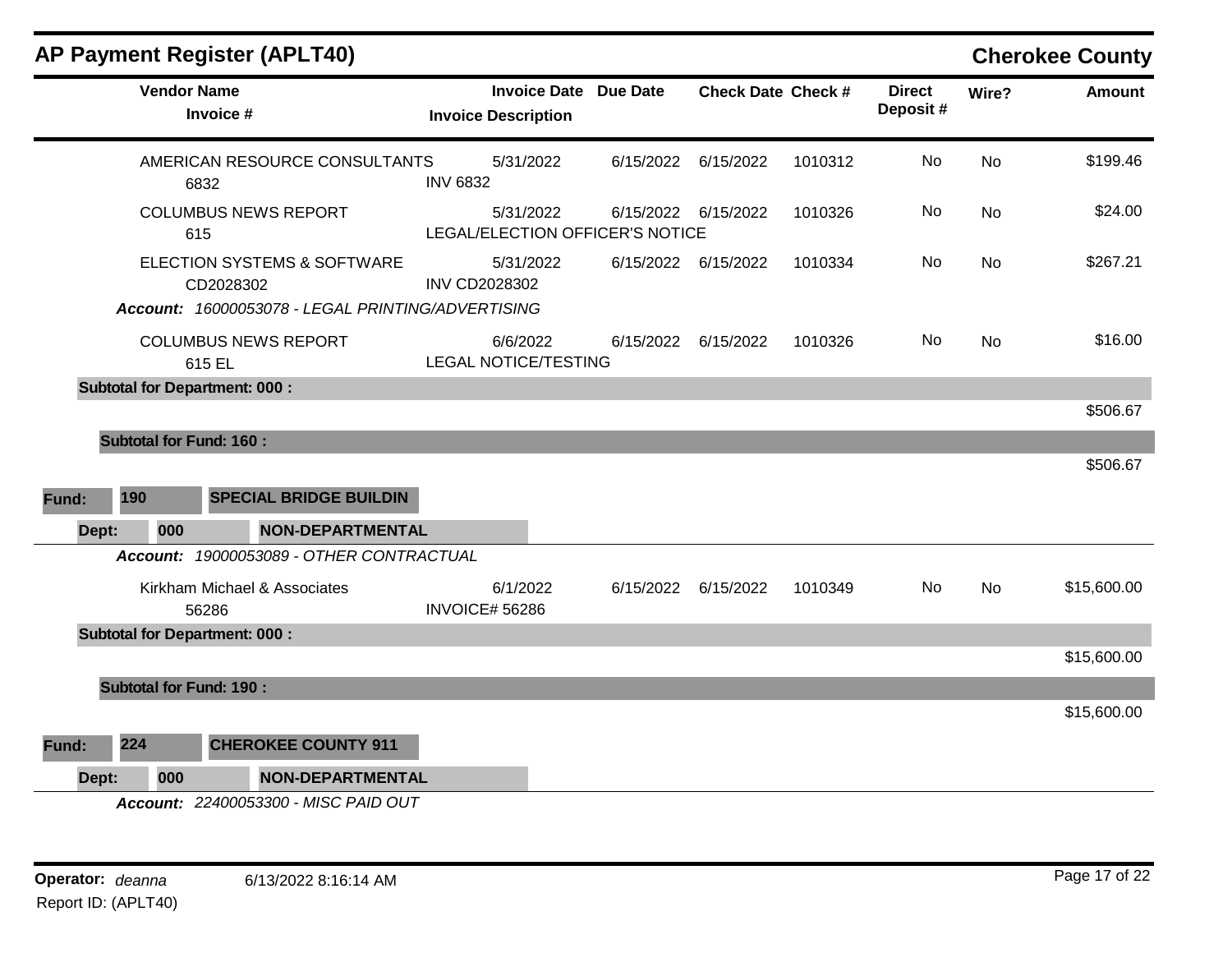| <b>AP Payment Register (APLT40)</b>                                      |                                                   |                 |                           |         |                           |           | <b>Cherokee County</b> |
|--------------------------------------------------------------------------|---------------------------------------------------|-----------------|---------------------------|---------|---------------------------|-----------|------------------------|
| <b>Vendor Name</b><br>Invoice #                                          | <b>Invoice Date</b><br><b>Invoice Description</b> | <b>Due Date</b> | <b>Check Date Check #</b> |         | <b>Direct</b><br>Deposit# | Wire?     | <b>Amount</b>          |
| <b>VERIZON WIRELESS</b><br>9906840092                                    | 5/31/2022<br>INV 9906840092                       | 6/15/2022       | 6/15/2022                 | 1010382 | No                        | No        | \$1,360.42             |
| CRAW-KAN TELEPHONE COOPERATIVE INC<br>615                                | 6/2/2022<br>INV 1818SZ10901.072                   | 6/15/2022       | 6/15/2022                 | 1010330 | No                        | No        | \$98.00                |
| <b>CENTURYLINK</b><br>615                                                | 5/31/2022<br>ACCT 313409961                       | 6/15/2022       | 6/15/2022                 | 1010320 | No                        | No        | \$73.05                |
| AT&T<br>615                                                              | 5/31/2022<br>ACCT 31614001004978                  | 6/15/2022       | 6/15/2022                 | 1010314 | No                        | No        | \$320.21               |
| <b>Subtotal for Department: 000:</b>                                     |                                                   |                 |                           |         |                           |           | \$1,851.68             |
| <b>Subtotal for Fund: 224:</b><br>230<br><b>APPRAISER COSTS</b><br>Fund: |                                                   |                 |                           |         |                           |           | \$1,851.68             |
| 000<br>Dept:<br><b>NON-DEPARTMENTAL</b>                                  |                                                   |                 |                           |         |                           |           |                        |
| Account: 23000053074 - TELEPHONE BILLS                                   |                                                   |                 |                           |         |                           |           |                        |
| COLUMBUS TELEPHONE COMPANY<br>615                                        | 5/31/2022<br><b>ACCT 7577</b>                     |                 | 6/15/2022 6/15/2022       | 1010327 | No                        | No        | \$147.47               |
| Account: 23000053075 - DUES/SUBSCRIPTIONS<br><b>SUMNERONE</b><br>3239618 | 6/6/2022<br>INV 3239618                           |                 | 6/15/2022 6/15/2022       | 1010377 | No                        | <b>No</b> | \$163.83               |
| <b>Subtotal for Department: 000:</b>                                     |                                                   |                 |                           |         |                           |           |                        |
|                                                                          |                                                   |                 |                           |         |                           |           | \$311.30               |
| <b>Subtotal for Fund: 230:</b>                                           |                                                   |                 |                           |         |                           |           | \$311.30               |
| 260<br><b>EMPLOYEE BENEFITS</b><br>Fund:                                 |                                                   |                 |                           |         |                           |           |                        |
| Dept:<br>000<br><b>NON-DEPARTMENTAL</b>                                  |                                                   |                 |                           |         |                           |           |                        |
| Operator: deanna<br>6/13/2022 8:16:15 AM                                 |                                                   |                 |                           |         |                           |           | Page 18 of 22          |

Report ID: (APLT40)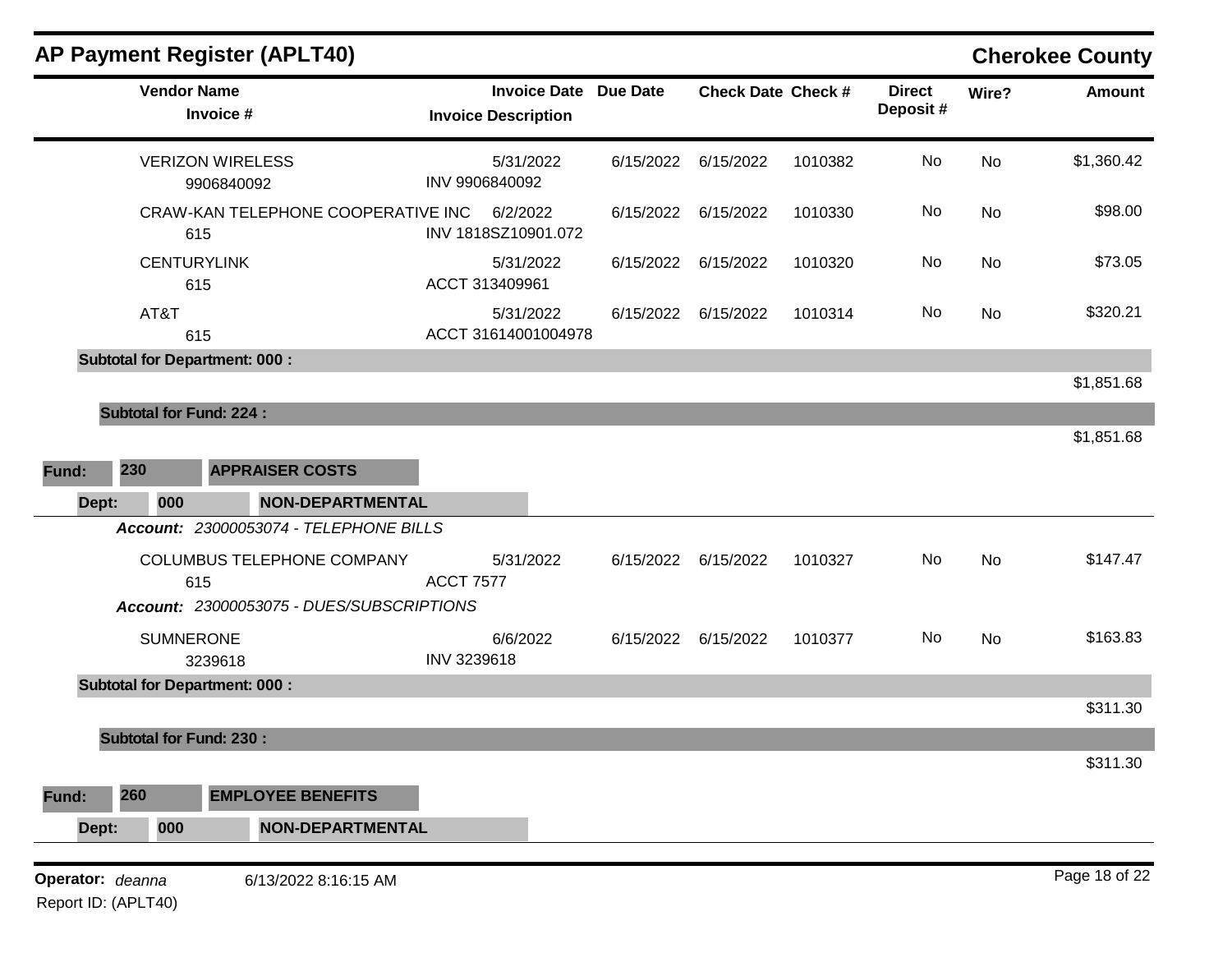|       |       |                                      | <b>AP Payment Register (APLT40)</b>         |                                           |                              |                           |         |                           |           | <b>Cherokee County</b> |
|-------|-------|--------------------------------------|---------------------------------------------|-------------------------------------------|------------------------------|---------------------------|---------|---------------------------|-----------|------------------------|
|       |       | <b>Vendor Name</b><br>Invoice #      |                                             | <b>Invoice Description</b>                | <b>Invoice Date Due Date</b> | <b>Check Date Check #</b> |         | <b>Direct</b><br>Deposit# | Wire?     | <b>Amount</b>          |
|       |       |                                      | Account: 26000053005 - EMPLOYEE BENEFITS    |                                           |                              |                           |         |                           |           |                        |
|       |       |                                      | UNITED STATE TREASURY                       | 6/1/2022                                  | 6/15/2022 6/15/2022          |                           | 1010381 | No.                       | <b>No</b> | \$566.37               |
|       |       | 615                                  |                                             | FORM 720, PCORI FEE, CHEROKEE COUNTY, KS  |                              |                           |         |                           |           |                        |
|       |       | <b>JUSTIN ALLEN NOEL</b><br>615      |                                             | 5/31/2022<br>REIMB/DEDUCTED KP&F IN ERROR | 6/15/2022 6/15/2022          |                           | 1010346 | No                        | No        | \$24.36                |
|       |       | <b>Subtotal for Department: 000:</b> |                                             |                                           |                              |                           |         |                           |           |                        |
|       |       |                                      |                                             |                                           |                              |                           |         |                           |           | \$590.73               |
|       |       | <b>Subtotal for Fund: 260:</b>       |                                             |                                           |                              |                           |         |                           |           |                        |
|       |       |                                      |                                             |                                           |                              |                           |         |                           |           | \$590.73               |
| Fund: | 300   |                                      | <b>SERVICE FOR ELDERLY</b>                  |                                           |                              |                           |         |                           |           |                        |
|       | Dept: | 000                                  | <b>NON-DEPARTMENTAL</b>                     |                                           |                              |                           |         |                           |           |                        |
|       |       |                                      | Account: 30000053072 - GAS, ELECTRIC, WATER |                                           |                              |                           |         |                           |           |                        |
|       |       | <b>KANSAS GAS SERVICE</b><br>615 ELD |                                             | 5/31/2022<br>ACCT 510724504 2014982 18    | 6/15/2022                    | 6/15/2022                 | 1010347 | No                        | <b>No</b> | \$48.36                |
|       |       | <b>LIBERTY UTILITIES</b><br>615 ELD  |                                             | 5/31/2022<br>ACCT 124991-59-7             | 6/15/2022                    | 6/15/2022                 | 1010353 | No                        | No        | \$117.47               |
|       |       | <b>CITY OF COLUMBUS</b><br>615 ELD   |                                             | 6/1/2022<br>ACCT 07-48820-01              | 6/15/2022                    | 6/15/2022                 | 1010325 | No                        | <b>No</b> | \$59.58                |
|       |       | <b>KANSAS GAS SERVICE</b><br>615 EL  |                                             | 5/31/2022<br>ACCT 510020083 1175382 00    | 6/15/2022                    | 6/15/2022                 | 1010347 | No.                       | No        | \$8.43                 |
|       |       |                                      | Account: 30000053074 - TELEPHONE BILLS      |                                           |                              |                           |         |                           |           |                        |
|       |       | <b>CENTURYLINK</b><br>615 ELD1       |                                             | 6/6/2022<br>ACCT 313571296                | 6/15/2022                    | 6/15/2022                 | 1010320 | No                        | <b>No</b> | \$97.07                |
|       |       | <b>CENTURYLINK</b><br>615 ELD        |                                             | 6/1/2022<br>ACCT 313355170                | 6/15/2022 6/15/2022          |                           | 1010320 | No.                       | No        | \$104.02               |
|       |       | <b>Subtotal for Department: 000:</b> |                                             |                                           |                              |                           |         |                           |           |                        |
|       |       |                                      |                                             |                                           |                              |                           |         |                           |           | \$434.93               |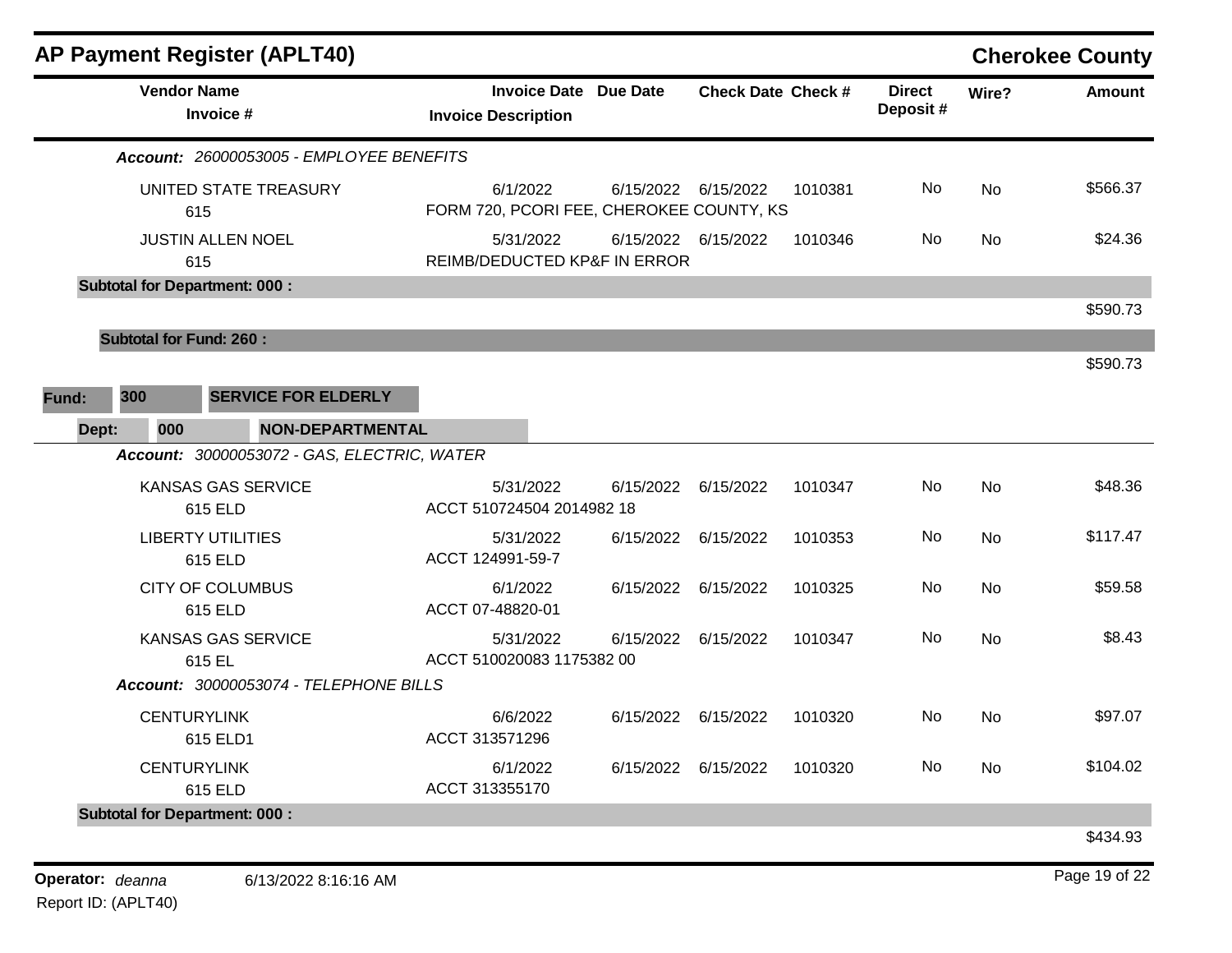|                  |     | <b>AP Payment Register (APLT40)</b>                |                               |                              |                           |         |                           |       | <b>Cherokee County</b> |
|------------------|-----|----------------------------------------------------|-------------------------------|------------------------------|---------------------------|---------|---------------------------|-------|------------------------|
|                  |     | <b>Vendor Name</b><br>Invoice #                    | <b>Invoice Description</b>    | <b>Invoice Date Due Date</b> | <b>Check Date Check #</b> |         | <b>Direct</b><br>Deposit# | Wire? | <b>Amount</b>          |
|                  |     | <b>Subtotal for Fund: 300:</b>                     |                               |                              |                           |         |                           |       |                        |
| Fund:            | 330 | <b>SEWER DISTRICT#1 OPER</b>                       |                               |                              |                           |         |                           |       | \$434.93               |
| Dept:            | 000 | <b>NON-DEPARTMENTAL</b>                            |                               |                              |                           |         |                           |       |                        |
|                  |     | Account: 33000053072 - GAS, ELECTRIC, WATER        |                               |                              |                           |         |                           |       |                        |
|                  |     | <b>LIBERTY UTILITIES</b><br>0610                   | 6/7/2022<br>0610              | 6/15/2022                    | 6/15/2022                 | 1010353 | No                        | No    | \$192.36               |
|                  |     | <b>LIBERTY UTILITIES</b><br>0609                   | 6/7/2022<br>0609              | 6/15/2022                    | 6/15/2022                 | 1010353 | No                        | No    | \$58.00                |
|                  |     | <b>LIBERTY UTILITIES</b><br>0608                   | 6/7/2022<br>0608              | 6/15/2022                    | 6/15/2022                 | 1010353 | No                        | No    | \$38.15                |
|                  |     | <b>LIBERTY UTILITIES</b><br>0607                   | 6/7/2022<br>0607              | 6/15/2022                    | 6/15/2022                 | 1010353 | No                        | No    | \$1,532.55             |
|                  |     | <b>LIBERTY UTILITIES</b><br>0606                   | 6/7/2022<br>0606              | 6/15/2022                    | 6/15/2022                 | 1010353 | No                        | No    | \$130.75               |
|                  |     | <b>LIBERTY UTILITIES</b><br>0622                   | 6/3/2022<br>0622              | 6/15/2022                    | 6/15/2022                 | 1010353 | No                        | No    | \$247.30               |
|                  |     | Account: 33000053080 - MAINTENANCE/BLDGS & GROUNDS |                               |                              |                           |         |                           |       |                        |
|                  |     | <b>C&amp;H HEATING &amp; COOLING</b><br>14538CS    | 3/30/2022<br>INVOICE# 14538CS | 6/15/2022                    | 6/15/2022                 | 1010318 | No                        | No    | \$11,590.00            |
|                  |     | <b>Subtotal for Department: 000:</b>               |                               |                              |                           |         |                           |       |                        |
|                  |     |                                                    |                               |                              |                           |         |                           |       | \$13,789.11            |
|                  |     | <b>Subtotal for Fund: 330:</b>                     |                               |                              |                           |         |                           |       |                        |
| Fund:            | 460 | <b>VIN</b>                                         |                               |                              |                           |         |                           |       | \$13,789.11            |
| Dept:            | 000 | <b>NON-DEPARTMENTAL</b>                            |                               |                              |                           |         |                           |       |                        |
| Operator: deanna |     | 6/13/2022 8:16:16 AM                               |                               |                              |                           |         |                           |       | Page 20 of 22          |

Report ID: (APLT40)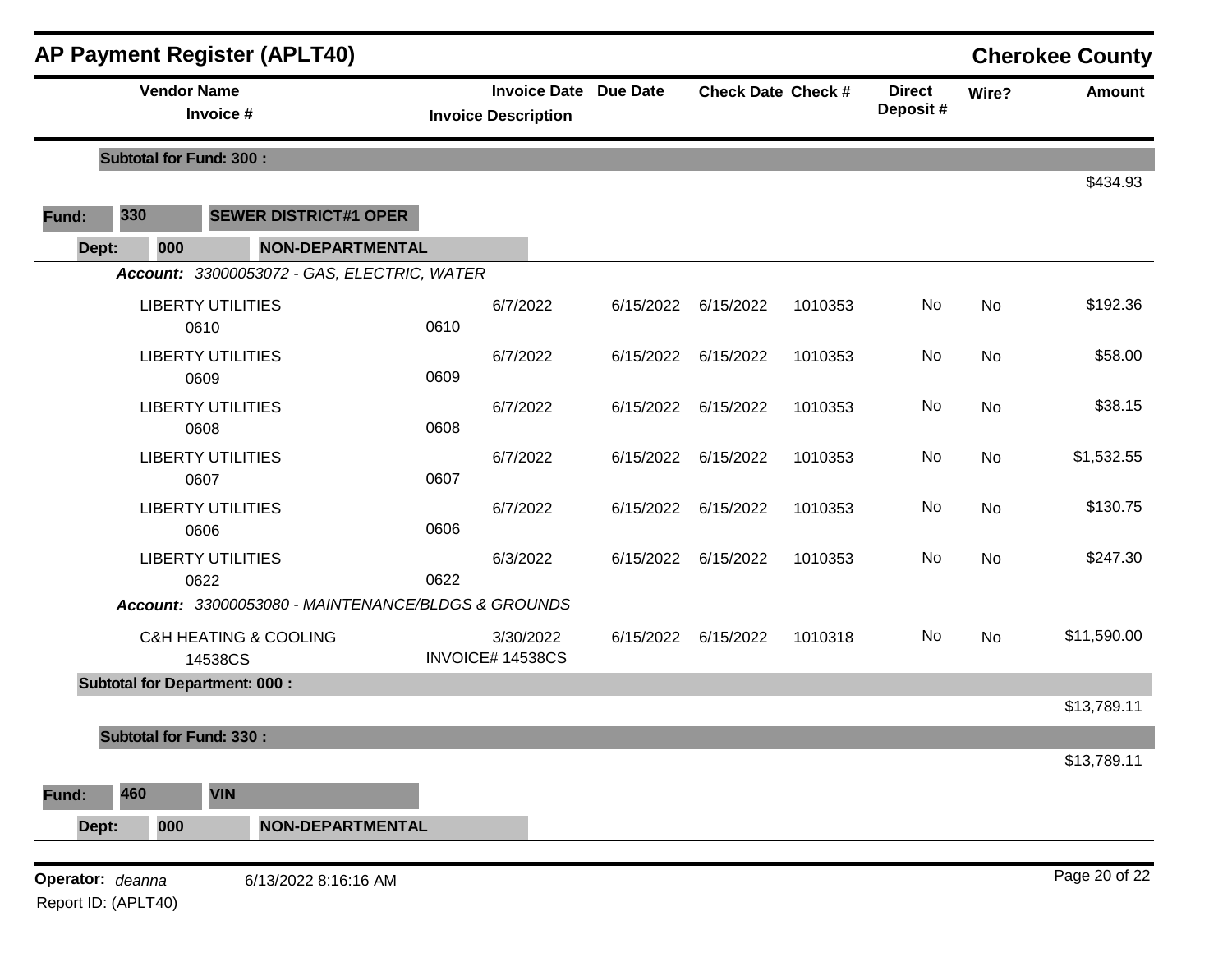| <b>AP Payment Register (APLT40)</b>         |                                           |                                        |                           |         |                                   |           | <b>Cherokee County</b> |
|---------------------------------------------|-------------------------------------------|----------------------------------------|---------------------------|---------|-----------------------------------|-----------|------------------------|
| <b>Vendor Name</b><br>Invoice #             | <b>Invoice Description</b>                | <b>Invoice Date</b><br><b>Due Date</b> | <b>Check Date Check #</b> |         | <b>Direct</b><br>Deposit#         | Wire?     | <b>Amount</b>          |
| <b>Account: 46000053300 - MISC PAID OUT</b> |                                           |                                        |                           |         |                                   |           |                        |
| PITTSBURG POLICE DEPARTMENT<br>615          | 5/31/2022<br><b>SPEAKING FEE/TRAINING</b> | 6/15/2022                              | 6/15/2022                 | 1010365 | No.                               | <b>No</b> | \$1,000.00             |
| <b>Subtotal for Department: 000:</b>        |                                           |                                        |                           |         |                                   |           |                        |
|                                             |                                           |                                        |                           |         |                                   |           | \$1,000.00             |
| <b>Subtotal for Fund: 460:</b>              |                                           |                                        |                           |         |                                   |           |                        |
| 490<br><b>SPECIAL LAW ENFORCEM</b><br>Fund: |                                           |                                        |                           |         |                                   |           | \$1,000.00             |
| <b>NON-DEPARTMENTAL</b><br>000<br>Dept:     |                                           |                                        |                           |         |                                   |           |                        |
| Account: 49000053300 - MISC PAID OUT        |                                           |                                        |                           |         |                                   |           |                        |
| SOUTHERN UNIFORM & TACTICAL<br>134267       | 5/31/2022<br><b>INV 134267</b>            | 6/15/2022                              | 6/15/2022                 | 1010374 | No.                               | <b>No</b> | \$139.99               |
| <b>Subtotal for Department: 000:</b>        |                                           |                                        |                           |         |                                   |           |                        |
|                                             |                                           |                                        |                           |         |                                   |           | \$139.99               |
| <b>Subtotal for Fund: 490:</b>              |                                           |                                        |                           |         |                                   |           |                        |
|                                             |                                           |                                        |                           |         |                                   |           | \$139.99               |
|                                             |                                           |                                        |                           |         | Total for Bank 1 Account 1120298: |           | \$273,823.77           |
|                                             |                                           |                                        |                           |         | ***** Total Invoices Paid:        |           | \$273,823.77           |